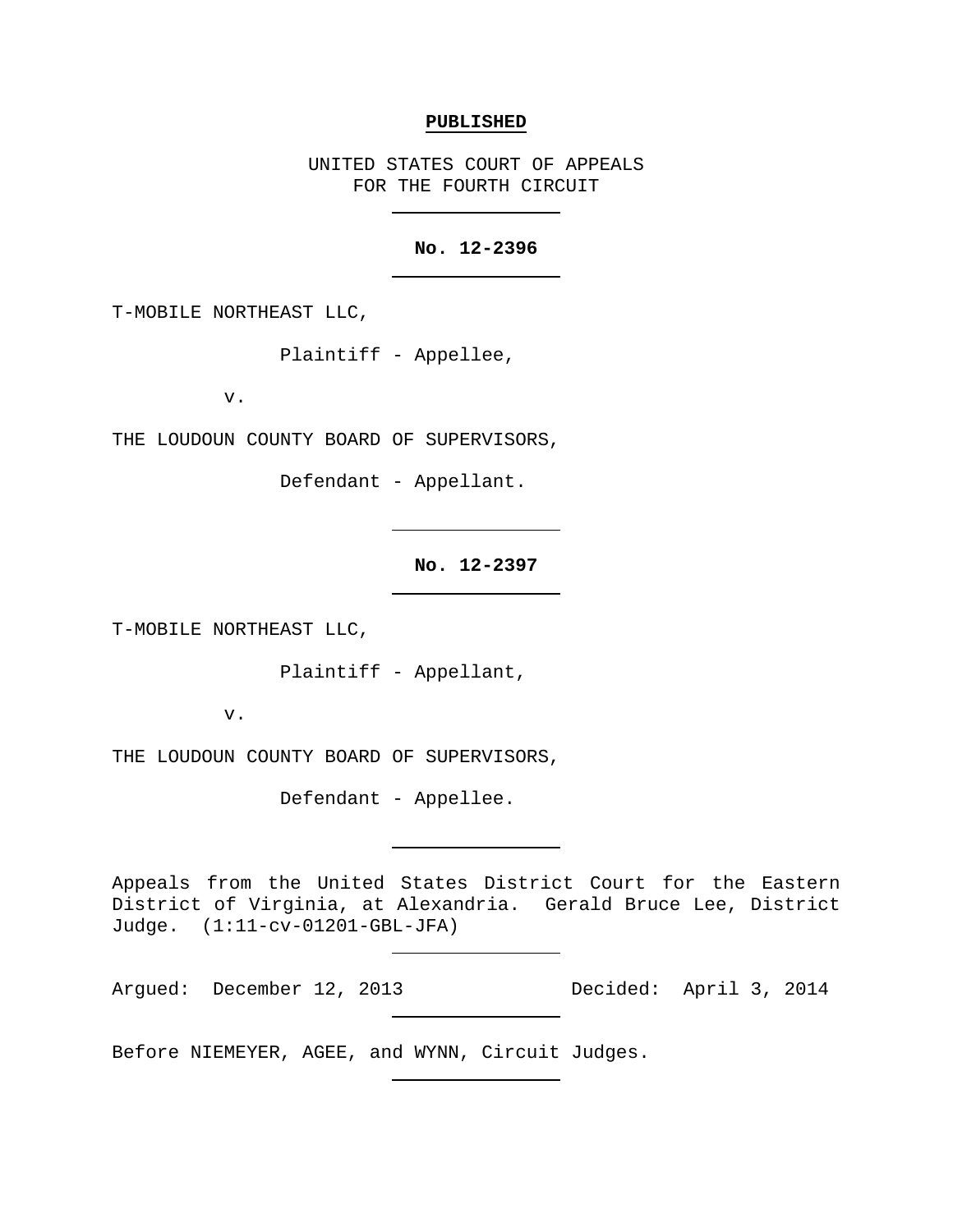Affirmed by published opinion. Judge Niemeyer wrote the opinion for the court except as to Part IV.C.1 in part and Part IV.C.2, in which Judge Agee concurred except as to Part IV.C.1 in part and Part IV.C.2. Judge Niemeyer wrote a separate opinion as to Part IV.C.1 in part and Part IV.C.2. Judge Agee wrote a separate opinion concurring in part. Judge Wynn wrote a separate opinion concurring in part and dissenting in part.

**ARGUED:** Thomas David Stoner, GREEHAN, TAVES, PANDAK & STONER, PLLC, Chantilly, Virginia, for Appellant/Cross-Appellee. Thomas Scott Thompson, DAVIS WRIGHT TREMAINE, LLP, Washington, D.C., for Appellee/Cross-Appellant. **ON BRIEF:** J. Patrick Taves, Michael W.S. Lockaby, GREEHAN, TAVES, PANDAK & STONER, PLLC, Chantilly, Virginia; John R. Roberts, County Attorney, Ronald J. Brown, Deputy County Attorney, LOUDOUN COUNTY ATTORNEY'S OFFICE, Leesburg, Virginia, for Appellant/Cross-Appellee. Daniel P.<br>Reing, DAVIS WRIGHT TREMAINE, LLP, Washington, D.C., for WRIGHT TREMAINE, LLP, Washington, D.C., for Appellee/Cross-Appellant.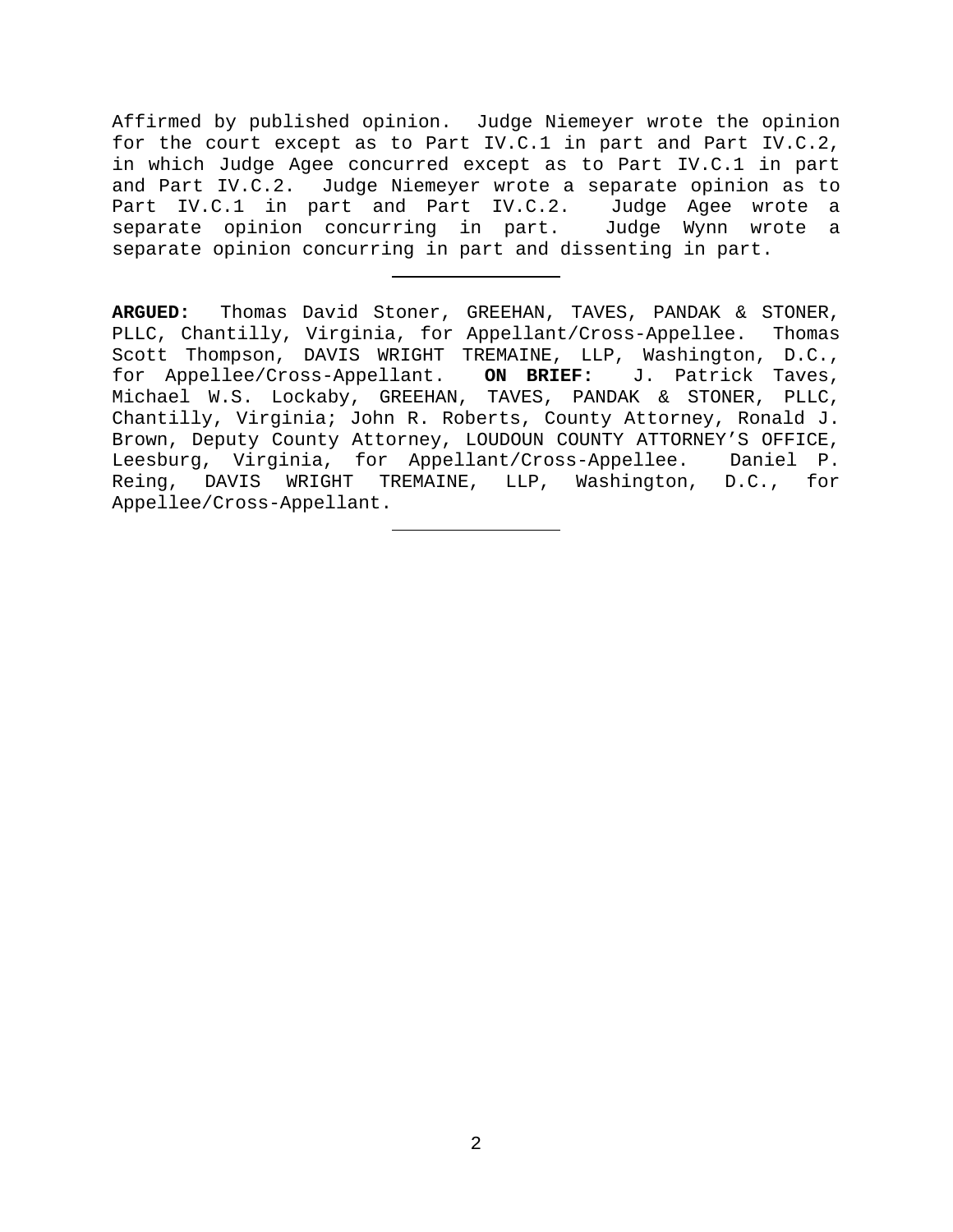NIEMEYER, Circuit Judge, for the court except as to Part IV.C.1 in part and Part IV.C.2:

In October 2011, the Loudoun County (Virginia) Board of Supervisors denied the applications of T-Mobile Northeast LLC for permits to build two telecommunication towers in Loudoun County -- one disguised as a bell tower, to be located on the property of a church in Sterling (in the eastern part of the county), and one disguised as a silo on a farm in Lovettsville (in the northern part of the county). T-Mobile commenced this action under the Telecommunications Act of 1996, challenging the Board's decisions.

On cross-motions for summary judgment, the district court concluded that the Board improperly denied T-Mobile's application for the silo tower in Lovettsville because the Board relied on the environmental effects of radio frequency emissions -- a statutorily prohibited basis for regulation. Even though the Board had given other valid reasons for its decision, the court issued an injunction requiring the Board to issue the necessary permits for the site, concluding that if it remanded the case, the valid reasons would only become a subterfuge for the invalid environmental reason. The district court affirmed the Board's decision denying permits for the bell tower in Sterling because (1) substantial evidence supported the Board's decision; (2) a denial of the permits would not have the effect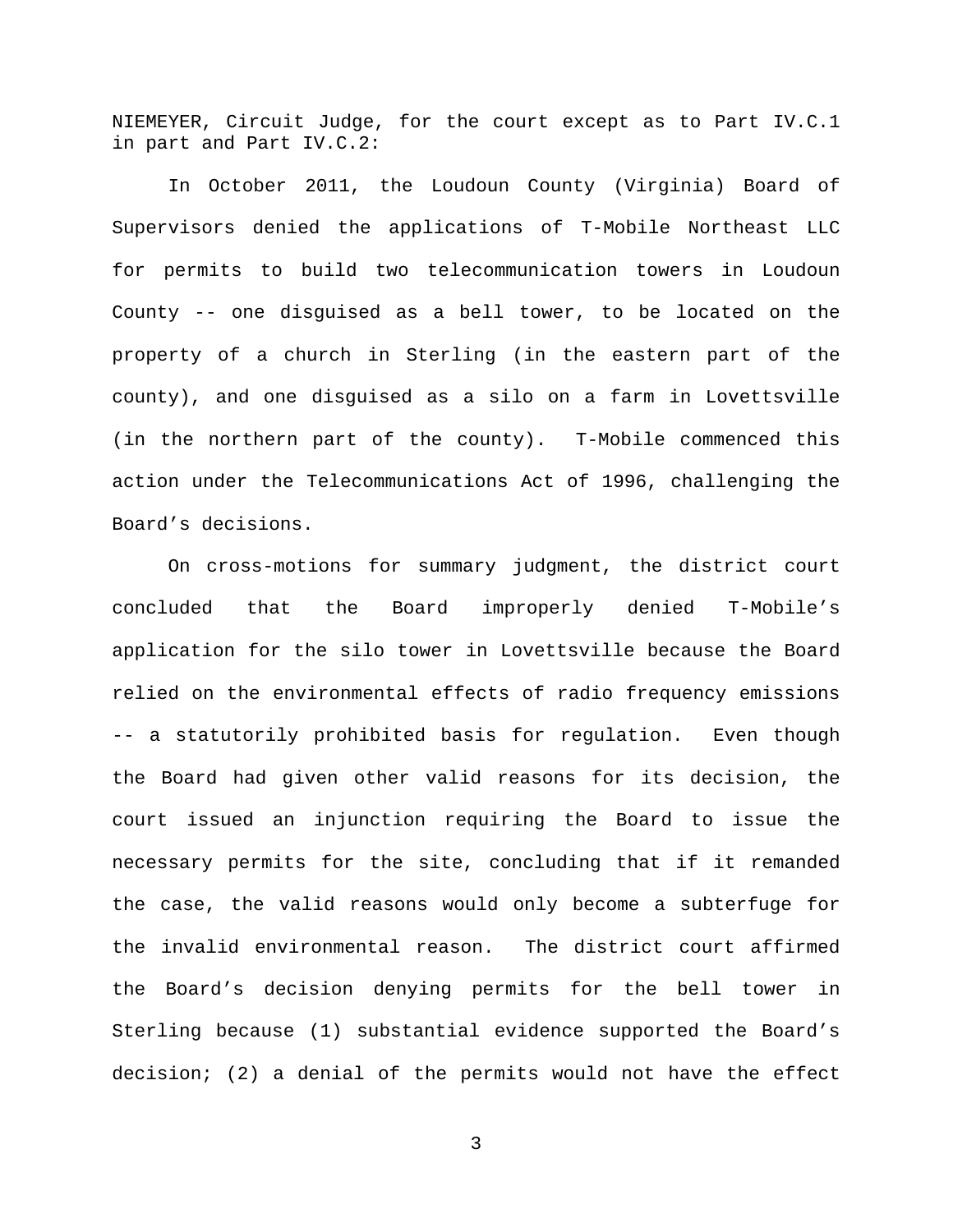of prohibiting T-Mobile from providing personal wireless service to its customers; and (3) the decision was not based on the environmental effects of radio frequency emissions.

On appeal, the Board contends that the illegal reason it gave for denying the application for the silo tower represented the views of only one member of the Board and was not binding on the Board. Moreover, it argues, it gave other valid reasons sufficient to justify denial of T-Mobile's application for the silo tower. On its cross-appeal, T-Mobile contends that neither of the Board's denials were supported by substantial evidence and, with respect to the bell tower, that the Board's decision denied it the ability to fill significant gaps in its wireless coverage and therefore effectively prohibited it from providing personal wireless service, in violation of the Act. It also contends that the Board relied on radio frequency emissions to deny the bell tower application, although not expressly.

For the reasons given herein, we affirm the district court's rulings as to both of the Board's decisions.

I

T-Mobile's business includes the provision of personal wireless service, along with other telecommunications services, in the Washington metropolitan area, including Loudoun County. Its wireless network, like other wireless networks, operates by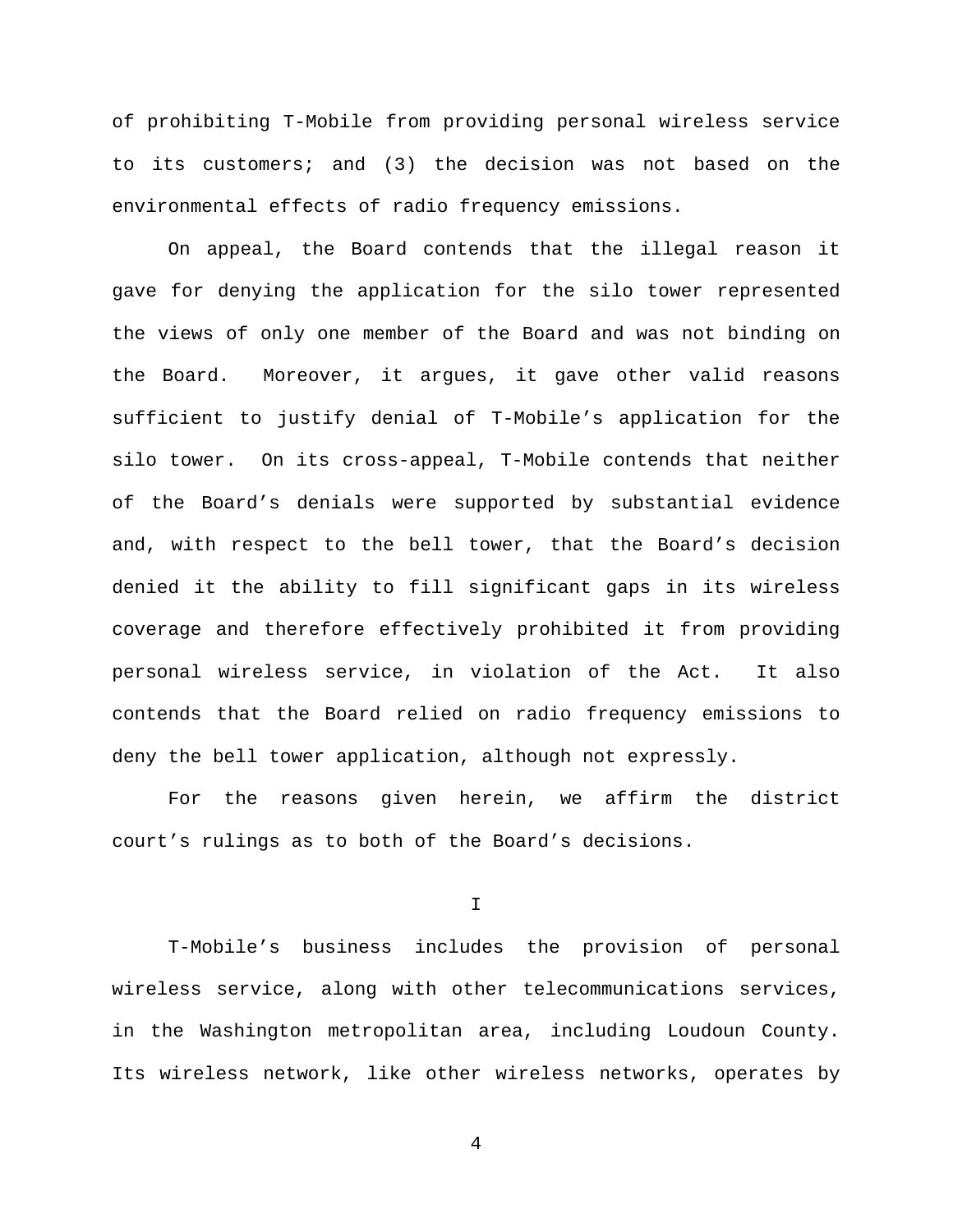transmitting radio signals to and from antennas mounted on towers, poles, buildings, or other structures. In order to provide reliable service, it must have multiple antennas arranged in a grid by which to overlap coverage. While T-Mobile currently has 56 wireless telecommunications facilities in Loudoun County, it determined, based upon its engineers' analyses, that it still had substantial gaps in coverage in the areas at issue here. To address the deficiency, T-Mobile identified two locations at which it sought to build new wireless telecommunication facilities: (1) the property surrounding the Christ Our Savior Lutheran Church on Jefferson Drive in Sterling, Virginia (the "Bell Tower Site") and (2) the area surrounding the Stephens family farm in Lovettsville, Virginia (the "Silo Site"). After making arrangements with both the Stephens family and the Church for construction of facilities on their properties, T-Mobile submitted applications to the Loudoun County Board of Supervisors for permits to construct monopole antennas at the sites -- one disguised as a silo and the other as a bell tower.

In order to build on the sites, T-Mobile was required to secure from Loudoun County: (1) a "commission permit," which issues initially from the County Planning Commission and is reviewed by the Board for final approval, and (2) a zoning "special exception," which is granted by the Board. In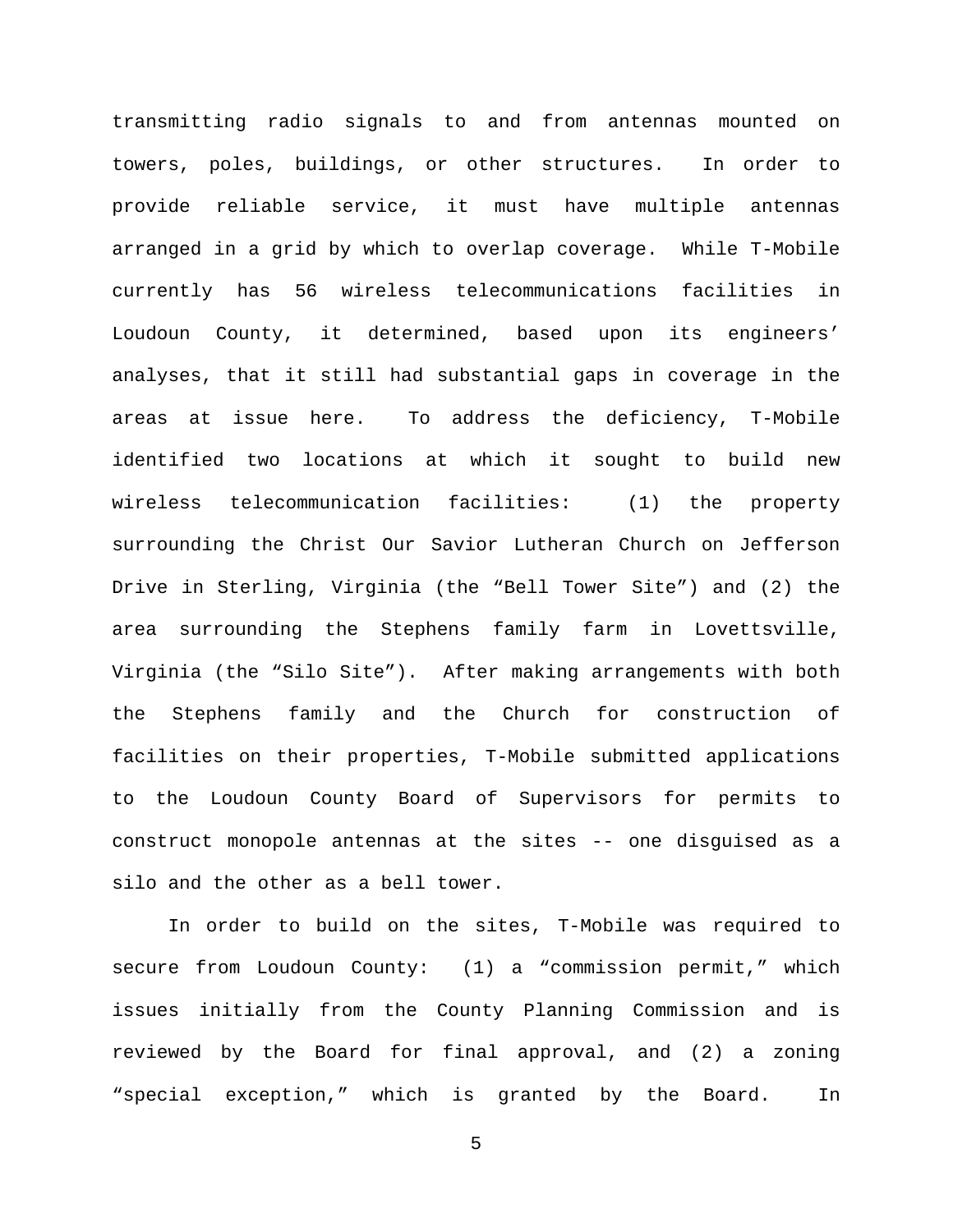evaluating both types of applications, the Planning Commission and the Board consider the location and character of the proposed structure to determine whether it is in accord with the Loudoun County Comprehensive Plan (the "Comprehensive Plan" or the "Plan"). Since 1996, the Comprehensive Plan has included a "strategic land use plan for telecommunications facilities" that favors the construction of such facilities on existing structures and requires compatibility with other land uses. The plan requires that proposals for facilities include siting and design elements that "mitigate negative impacts" and satisfy a number of aesthetic criteria. Also, the county's zoning rules require that such facilities be "compatible with development in the vicinity with regard to the setting, color, lighting, topography, materials, and architecture." The plan's overall goal is to ensure that telecommunications facilities "blend with the background."

# The Silo Site application

T-Mobile's Silo Site application proposed a monopole hidden in a 125-foot-high farm silo that T-Mobile would construct. When the Planning Commission voiced concerns about the height of the silo, T-Mobile revised its proposal to reduce the height to 100 feet. The Planning Commission then issued a commission permit and recommended approval of the facility, finding that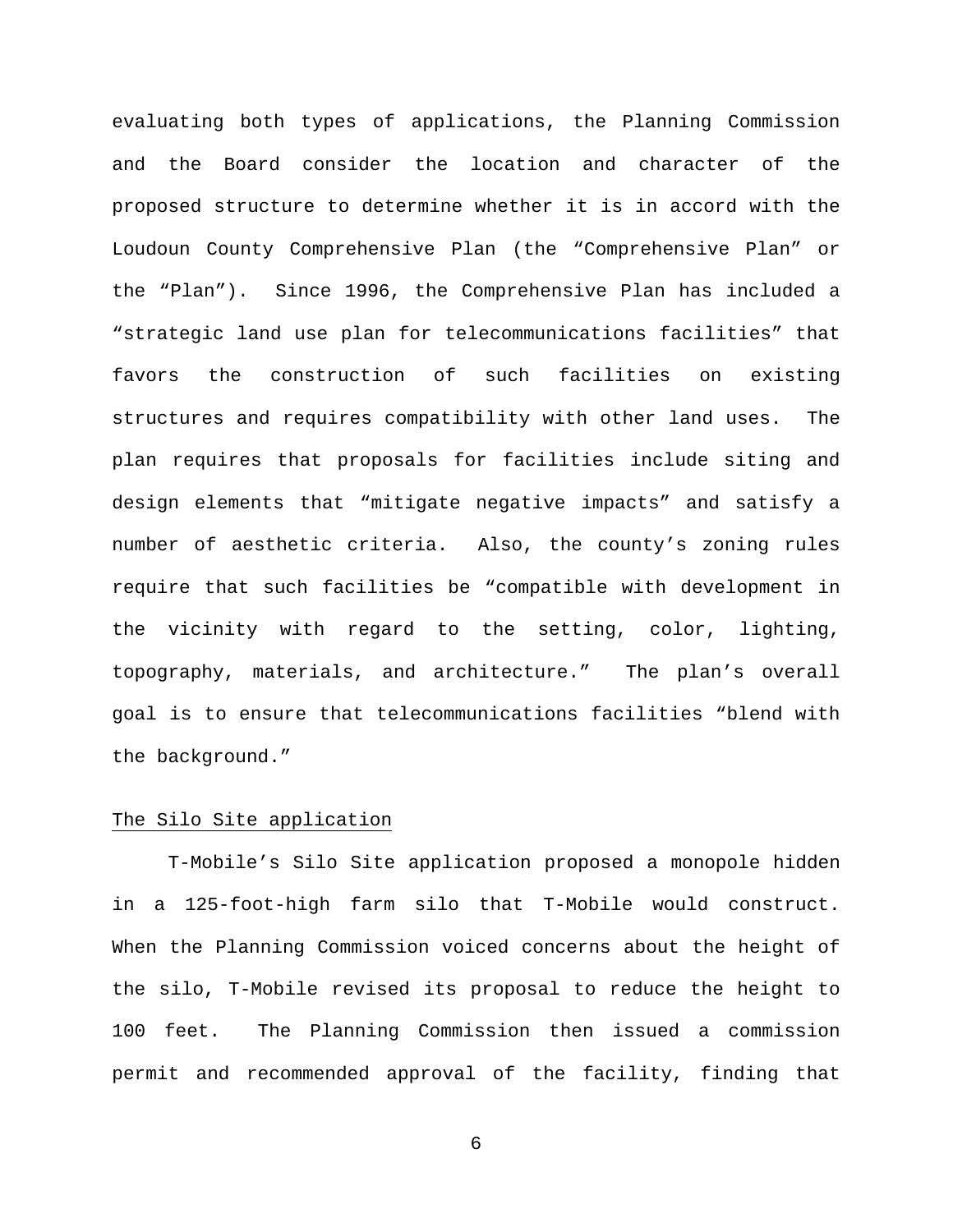the design was in conformity with the Comprehensive Plan. After T-Mobile submitted the Planning Commission's decision to the Board, the Board held a public hearing in July 2011 on both the commission permit and the special exception. County residents present spoke mostly in opposition to the proposal, mentioning concerns about the silo's aesthetics and the antenna's emission of radio waves. In response to the continuing comments regarding aesthetics at the Board meeting, T-Mobile again revised its proposal, reducing the proposed height of the silo to 90 feet.

The Board conducted a business meeting on October 17, 2011, to vote on the Silo Site application. During the meeting, the Board members (Supervisors) discussed reasons for rejecting the application, including aesthetic concerns and the availability of other potential sites. Supervisor Miller also requested, in response to the numerous comments of citizens, that the Board include the "negative environmental impact" from radio frequency emissions as a reason in the pending motion for denying T-Mobile's application. The Board accepted Miller's suggestion to amend the pending motion and then voted 7 to 2 to carry the motion. As required by the Telecommunications Act, the Board issued a written notice of its decision. It gave four reasons for denying the special exception: (1) the proposed design did not mitigate the silo's significant structural presence, thus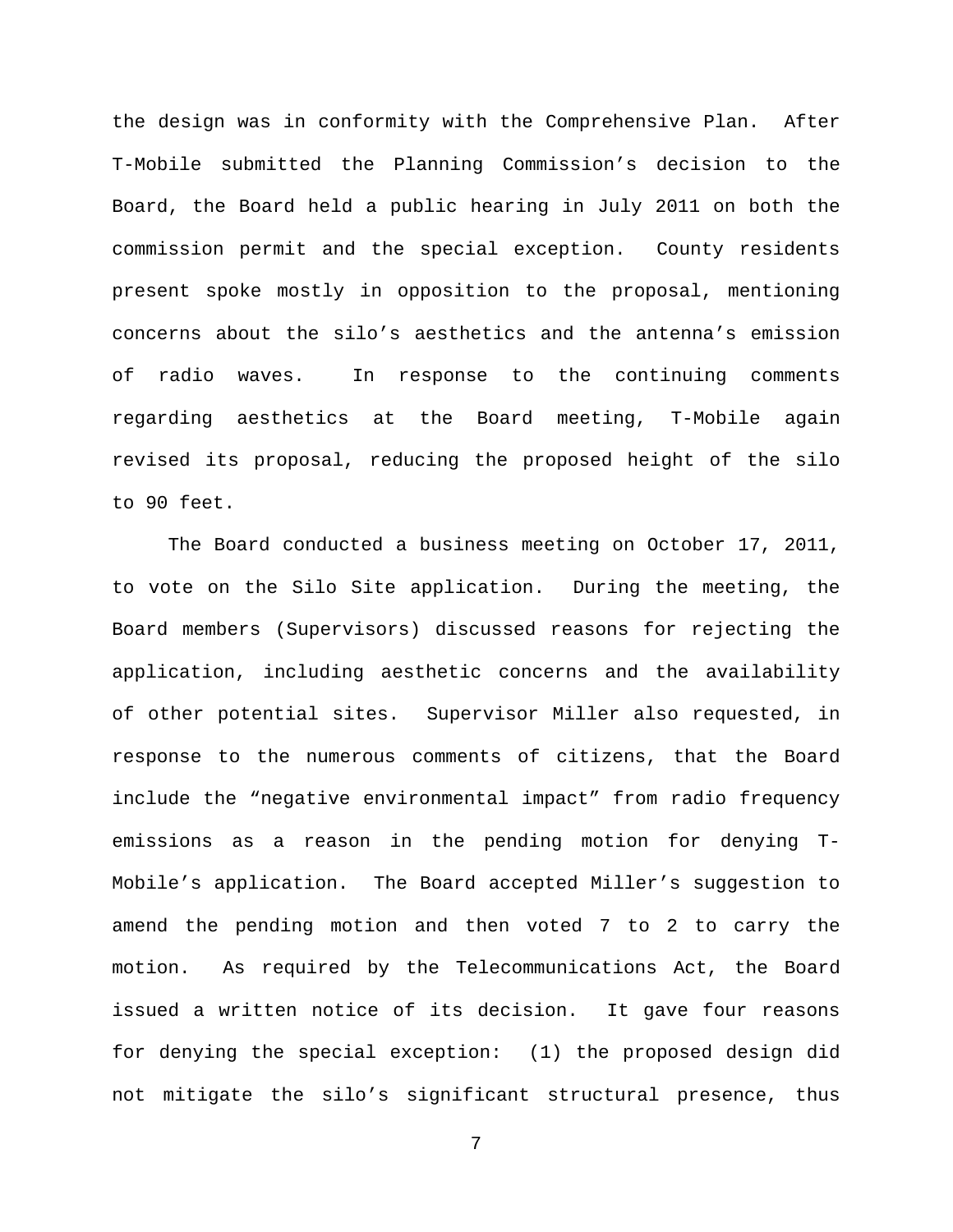creating "an unnecessary visual impact on surrounding properties"; (2) the proposed silo height of 90 feet did not "blend with the . . . surrounding area"; (3) a denial of the application would not "have the effect of prohibiting the provision of personal wireless services in this area"; and (4) the facility would have a "negative environmental impact." And it gave two reasons for denying the commission permit: (1) the project was not consistent with the strategic land use plan; and (2) other preferred locations were available to T-Mobile.

## The Bell Tower Site application

T-Mobile's original application for a telecommunications facility on the Church property included a proposal to construct an 80-foot flagpole that would house the antenna. When the Planning Commission rejected that proposal, T-Mobile amended it to propose instead an 80-foot bell tower to house the antenna. During the ensuing review process, T-Mobile made a number of additional changes in design, such as varying the color scheme of the structure to better blend with the background. It also offered alternative designs, such as a steeple or tree pole. After a lengthy give-and-take process, the Planning Commission issued the commission permit and recommended approval of the facility.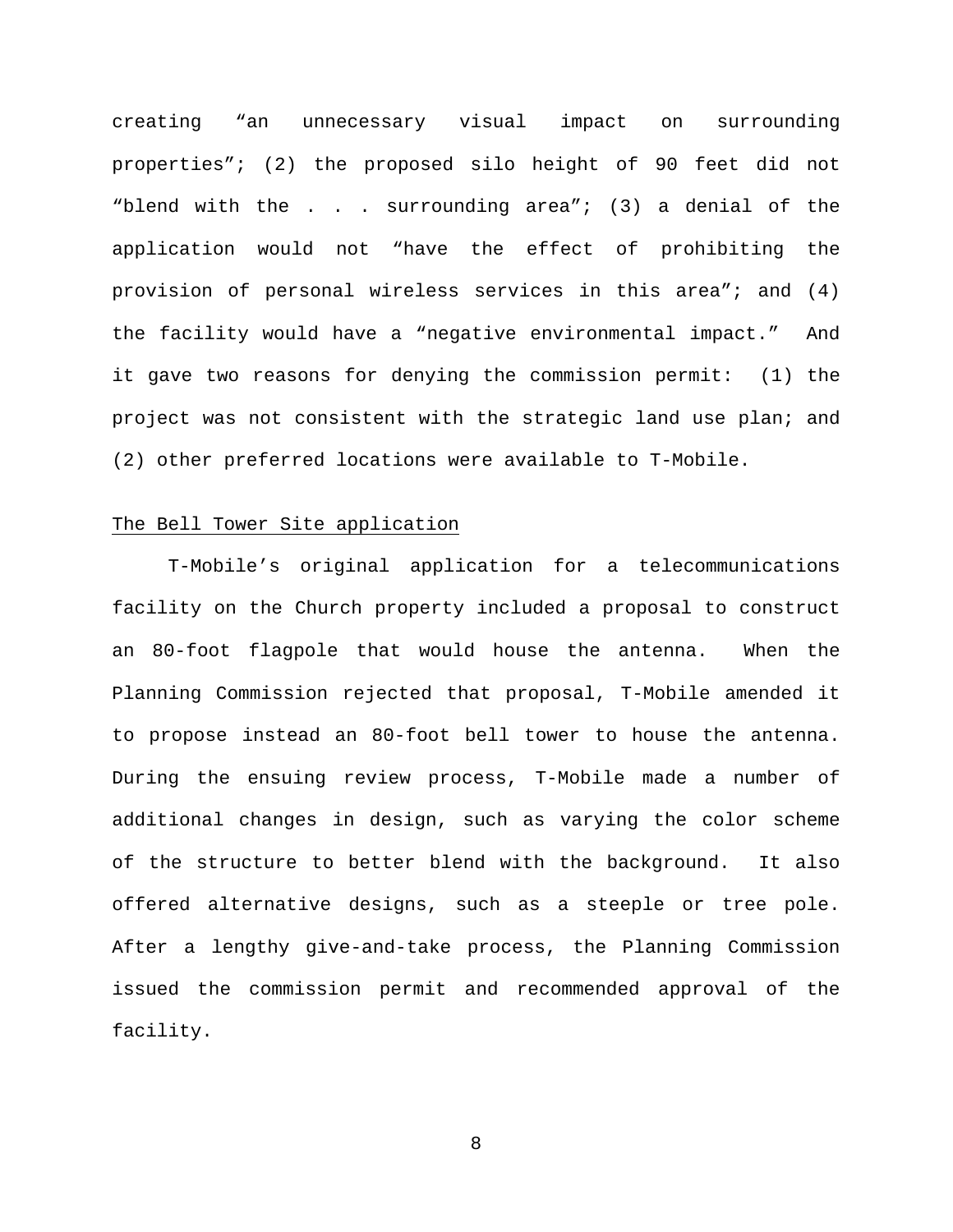The Board held its public hearing on the Bell Tower Site application on September 12, 2011, and citizens raised a number of concerns with the project, primarily aesthetic, referring to the proposed facility's visual impact. As with the Silo Site, some citizens also raised concerns over the possible negative health impacts of radio frequency emissions.

The Board conducted a business meeting on the Bell Tower Site application on October 4, 2011, and, following a brief discussion, voted to reject it. The Board's written notice of decision gave as reasons that the proposed facility (1) was not at a preferred location; (2) was not on an existing structure; (3) was in a residential area; and (4) did not mitigate the impact on adjacent residential uses. The Board did not refer to the citizens' concerns over radio frequency emissions and gave no indication that it relied on such concerns to deny the application.

Following the Board's rejection of its applications, T-Mobile commenced this action, alleging that the Board overstepped several limitations imposed on it by the Telecommunications Act of 1996. With respect to the Silo Site, T-Mobile alleged that the Board's denial was not supported by substantial evidence and was made on the basis of the environmental effects of radio frequency emissions. And with respect to the Bell Tower Site, it alleged that the Board's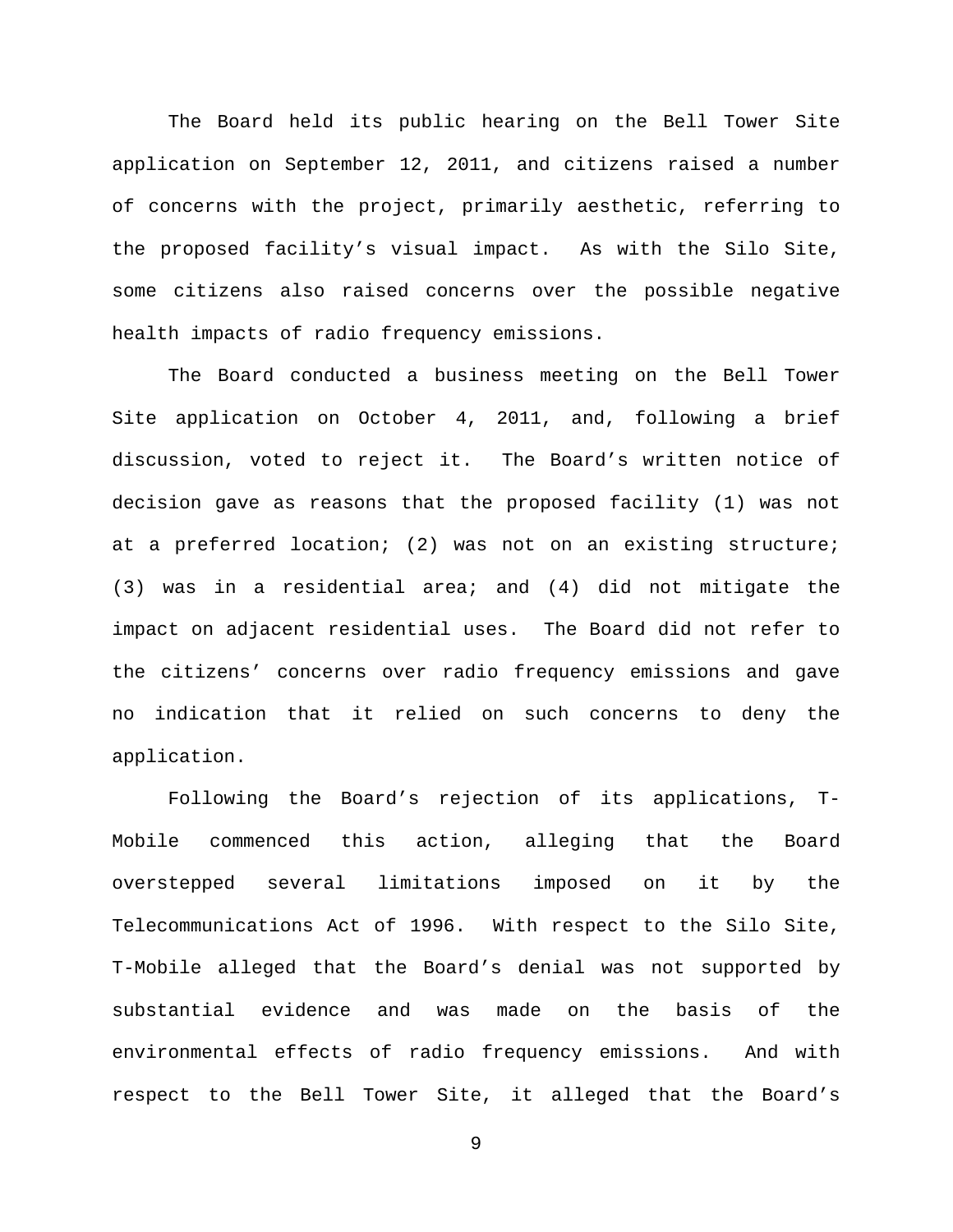rejection was not supported by substantial evidence, caused an effective prohibition of service, and was made on the basis of radio frequency emissions.

On the parties' cross-motions for summary judgment, the district court entered judgment in favor of T-Mobile on the Silo Site, concluding that although the Board's rejection was supported by substantial evidence, the Board improperly relied on the environmental effects of radio frequency emissions. The court entered an injunction directing the Board to issue the necessary permits to T-Mobile for construction of the Silo Site tower. And, as to the Bell Tower Site, the court entered judgment in favor of the Board, rejecting each of T-Mobile's arguments. T-Mobile Northeast LLC v. Loudoun Cnty. Bd. of Supervisors, 903 F. Supp. 2d 385 (E.D. Va. 2012).

From the district court's judgment dated July 20, 2012, the Board filed an appeal challenging the court's decision on the Silo Site, and T-Mobile filed a cross-appeal challenging the court's affirmance of the Board's decision on the Bell Tower Site, as well as its conclusion that the Board's decision on the Silo Site was supported by substantial evidence.

II

The Telecommunications Act of 1996 was enacted "[t]o promote competition and reduce regulation in order to secure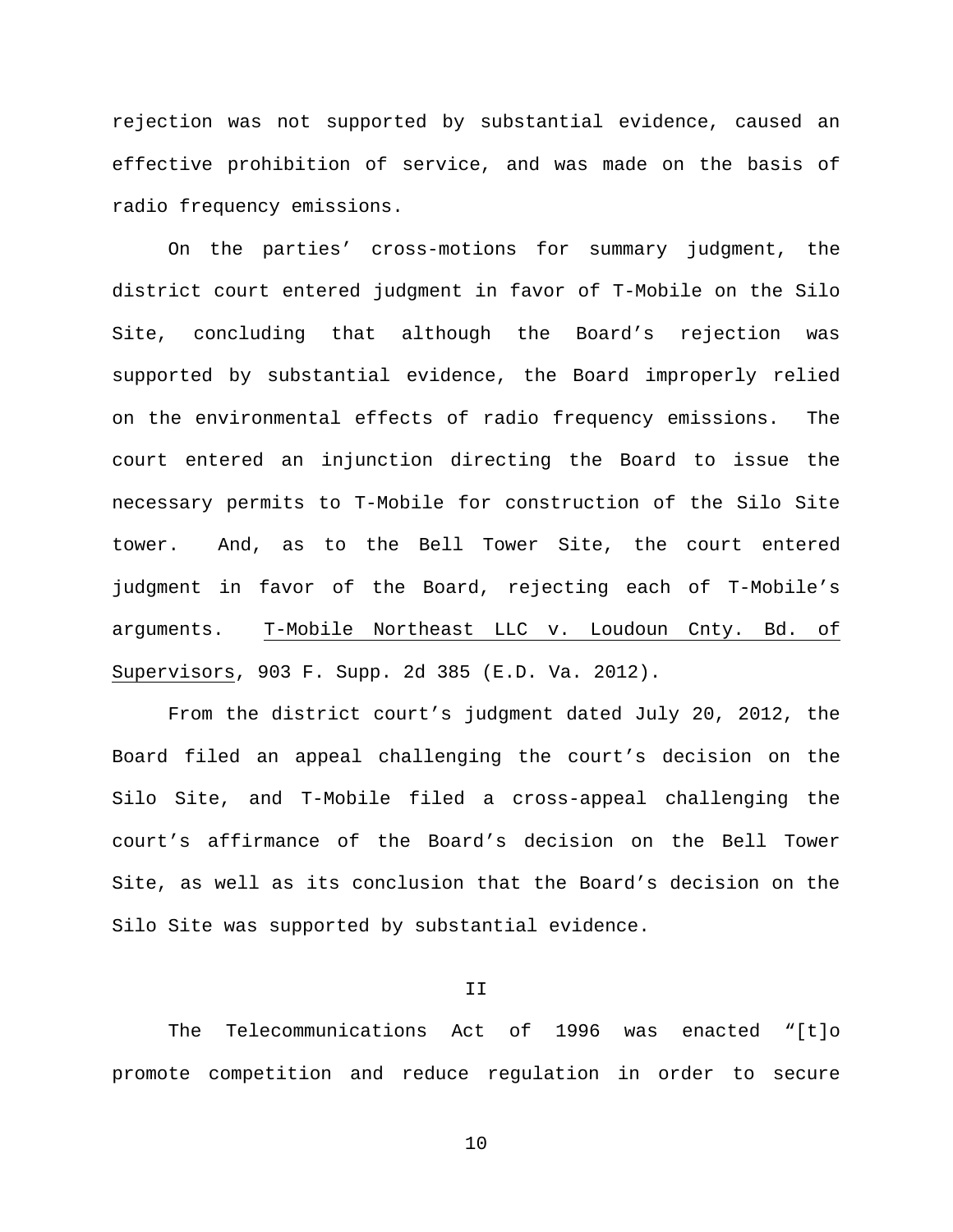lower prices and higher quality services for American telecommunication consumers and encourage the rapid deployment of new telecommunications technologies." Pub. L. No. 104-104, 110 Stat. 56, 56 (1996). As part of the Act, Congress divided authority over personal wireless service facilities, preserving generally to state and local governments their traditional zoning control over the placement, construction, and modification of such facilities while, at the same time, limiting state and local governments' ability "to frustrate the Act's national purpose of facilitating the growth of wireless telecommunications." 360° Commc'ns Co. of Charlottesville v. Bd. of Supervisors of Albemarle Cnty., 211 F.3d 79, 86 (4th Cir. 2000); see also City of Rancho Palos Verdes v. Abrams, 544 U.S. 113, 115 (2005) (noting that the Act "reduc[ed] . . . the impediments imposed by local governments upon the installation of facilities for wireless communications, such as antenna towers"). Specifically, the Act provides that in regulating the siting and construction of wireless facilities, a state or local government (1) may not "unreasonably discriminate among providers"; (2) may not effectively prohibit "the provision of personal wireless services"; (3) must act on a request to place, construct, or modify such facilities "within a reasonable period of time"; (4) must render its decisions "in writing" and with the support of "substantial evidence contained in a written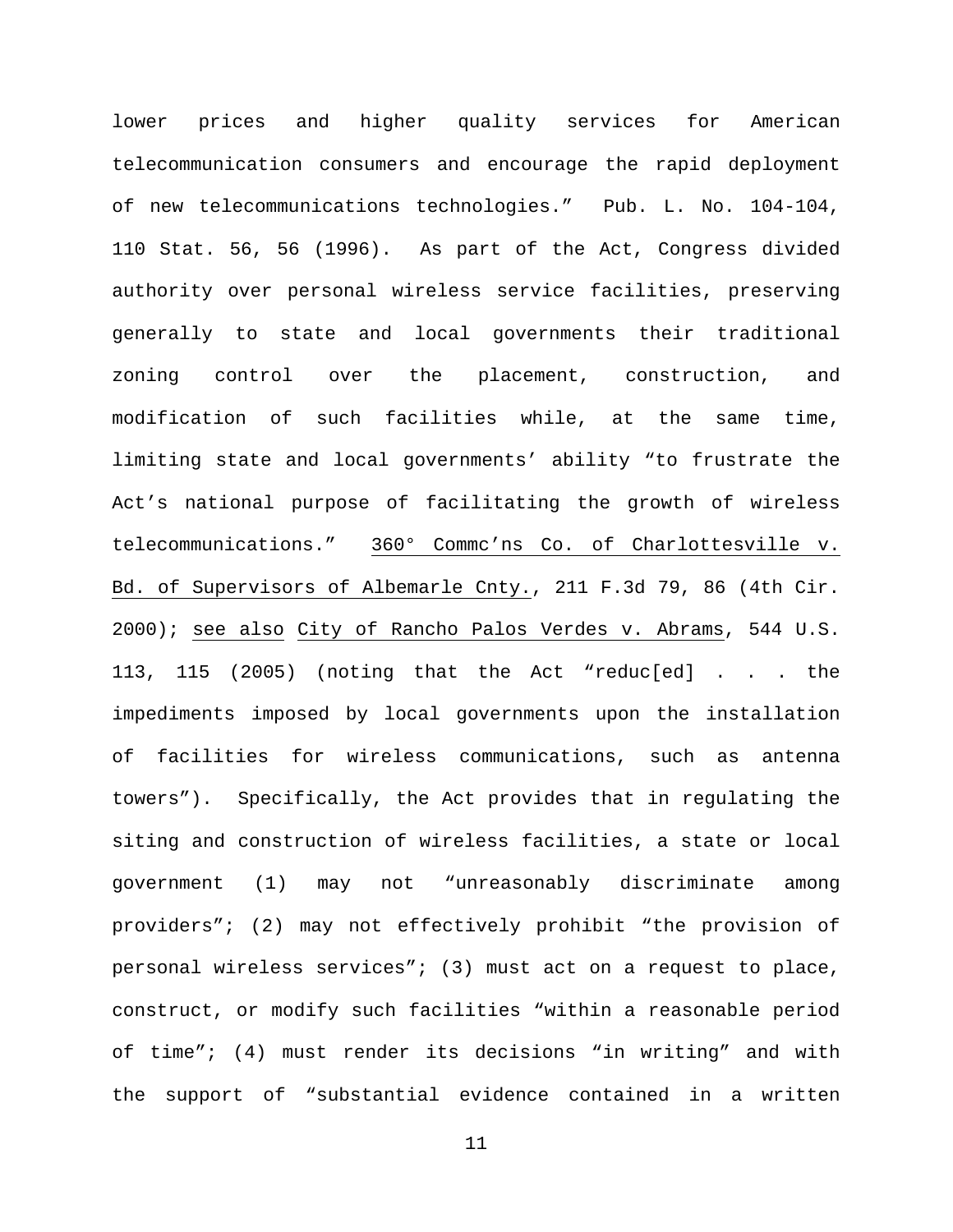record"; and (5) may not regulate the placement, construction or modification of such facilities "on the basis of the environmental effects of radio frequency emissions to the extent that such facilities comply with the [FCC's] regulations concerning such emissions."  $47 \text{ U.S.C.} \$   $332(c)(7)(B)$ . State and local governments must comply with each of these provisions when regulating wireless facilities.

The Act provides that anyone "adversely affected" by a final decision of a state or local government under  $\S$  332(c)(7) may commence an action "in any court of competent jurisdiction," which must hear and decide the action "on an expedited basis." 47 U.S.C. § 332(c)(7)(B)(v). When such action challenges whether the state or local government's decision was supported by "substantial evidence," see id. § 332(c)(7)(B)(iii), the court defers to the state or local government, upholding its decision if it has "substantial support in the record as a whole even if [the court] might have decided differently as an original matter." New Cingular Wireless PCS, LLC v. Fairfax Cnty. Bd. of Supervisors, 674 F.3d 270, 274 (4th Cir. 2012) (quoting AT&T Wireless PCS, Inc. v. City Council of Va. Beach, 155 F.3d 423, 430 (4th Cir. 1998) (internal quotation marks omitted)); see also AT&T Wireless PCS, Inc. v. Winston-Salem Zoning Bd. of Adjustment, 172 F.3d 307, 314 (4th Cir. 1999). On the other hand, if the action alleges that the state or local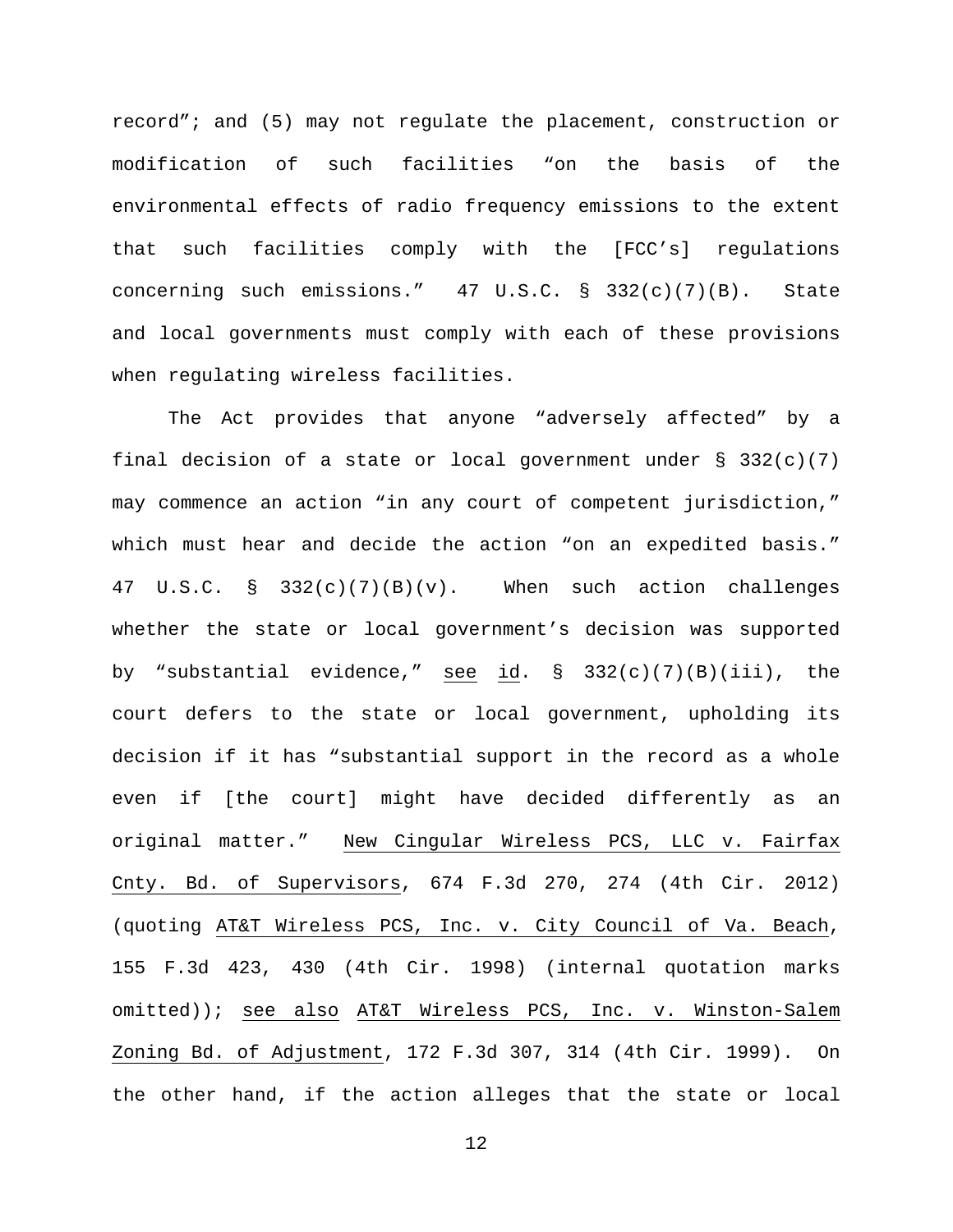government violated any of the other statutory limitations on its regulatory authority, the court decides the issue de novo. See 47 U.S.C. § 332(c)(7)(B)(v); see also Second Generation Props., L.P. v. Town of Pelham, 313 F.3d 620, 629 (1st Cir. 2002) ("Unlike the substantial evidence issue, the issue of whether [a board] has prohibited or effectively prohibited the provision of wireless services is determined de novo by the district court"); VoiceStream Minneapolis, Inc. v. St. Croix Cnty., 342 F.3d 818, 833 n.6 (7th Cir. 2003) (applying same standard).

With these principles in hand, we turn to the issues raised by the parties on appeal.

## III

The Board contends on appeal that the district court erred in ordering it to grant T-Mobile permits to construct the facility at the Silo Site in Lovettsville on the basis that the Board illegally relied on the environmental effects of radio frequency emissions. See 47 U.S.C. § 332(c)(7)(B)(iv). The Board argues that this reason, albeit illegal, was given by only one Board member and therefore was "not binding on the Board as a whole." The Board also argues that even if this reason were binding on it, its decision to deny the application was also based on valid reasons that were sufficient to deny the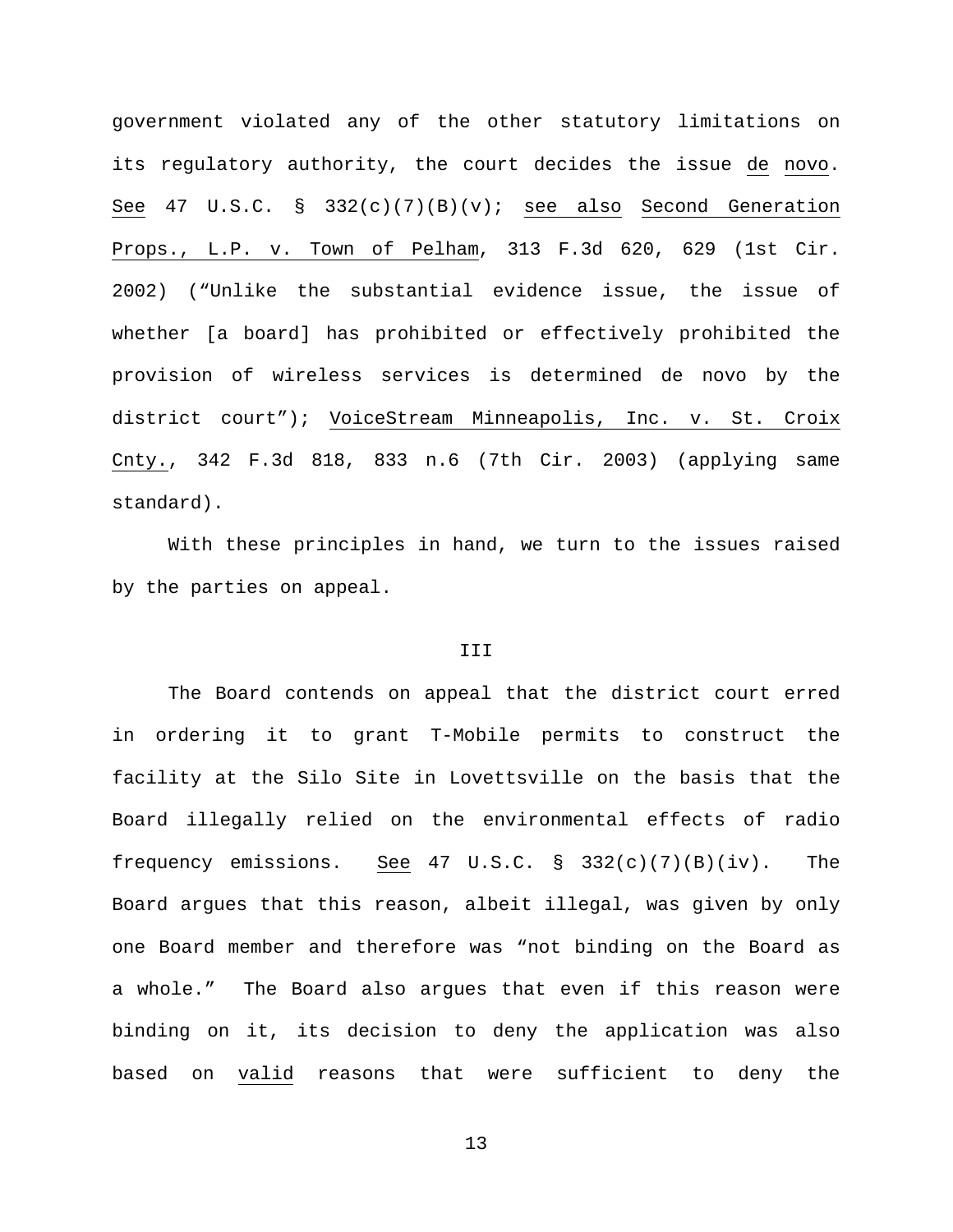application, and that therefore the court's injunction was simply punishment for the inclusion of an illegal reason.

At its October 17, 2011 meeting, the Board rejected T-Mobile's application for the Silo Site, citing the silo's "significant structural presence" and related aesthetic complaints. At the suggestion of Supervisor Miller, the Board also included as a reason for rejection the antenna's "negative environmental impact." As Supervisor Miller explained, "We've had speaker after speaker come in here and talk to us about their concerns of being exposed to radiation from an evolving, dynamic technology." With particular relevance to the issue before us, in proposing his amendment, Supervisor Miller told the Board that it was made "notwithstanding the prohibition on what I'm going to propose [i]n the Telecommunications Act of 1996."

Although the district court concluded that the aesthetic reasons the Board gave for denying T-Mobile's application were supported by substantial evidence, it also concluded that the Board nonetheless impermissibly relied, "at least in part," on the environmental effects of radio frequency emissions. The court noted that Supervisor Miller

even commented that the Board and other local governing bodies deny wireless facility applications on the prohibited basis of environmental impact but cite permissible reasons as subterfuge for their true concerns. Despite Supervisor Miller's admission to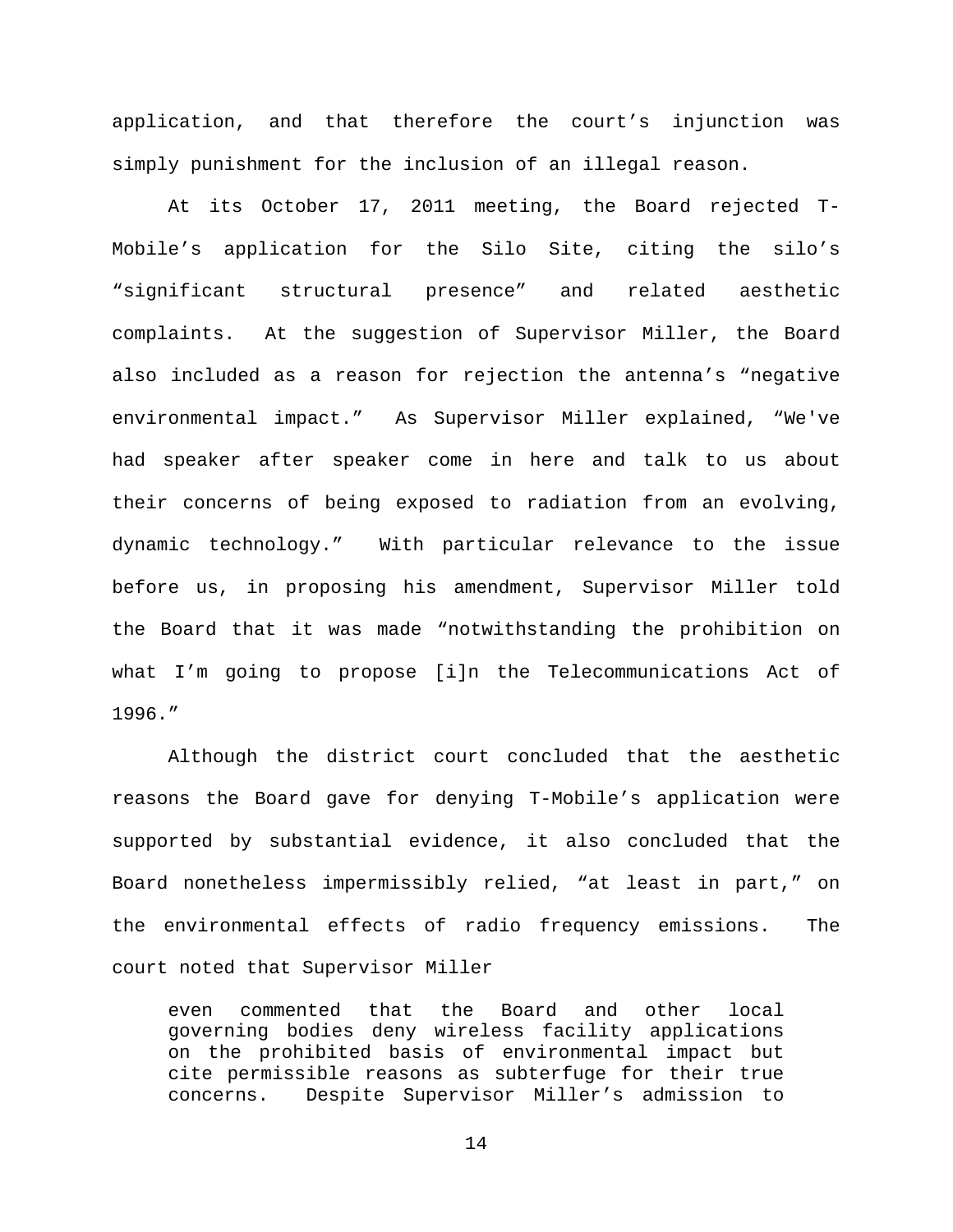violating federal law, the Board finally adopted his proposed amendment by a 7-to-2 vote.

Loudoun Cnty., 903 F. Supp. 2d at 409 (citation omitted). The court refused to rule that the valid reasons given by the Board to deny T-Mobile's application should allow it to overlook the invalid reason because the Board's decision to include the illegal reason was deliberate, and any remand to allow the Board to reform its reasons would only contribute to the Board's subterfuge:

The evidence before the Court urges the conclusion<br>that a remand would result in the Board simply that a remand would result in the Board justifying denial of the Stephens Silo application by citing the same permissible reasons listed in the written decision challenged in this action. The Court is not satisfied that this decision would be valid under the Telecommunications Act, particularly in light of Supervisor Miller's comment that the Board falsely cites lawful reasons as pretexts for unlawfully denying permit applications and the Board's silent approval of Supervisor Miller's proposal. A remand would simply invite the Board to violate the § 332(c)(7)(B) again while concealing its violation with for denying application.

Loudoun Cnty., 903 F. Supp. 2d at 412. In support of its holding, the court also noted that the record contained substantial evidence to support approval of the application, pointing to the County Planning Commission's recommendation that the Board approve the proposed facility based on its staff's finding that "the interior location and stealth design of the proposed facility were in conformance with the Comprehensive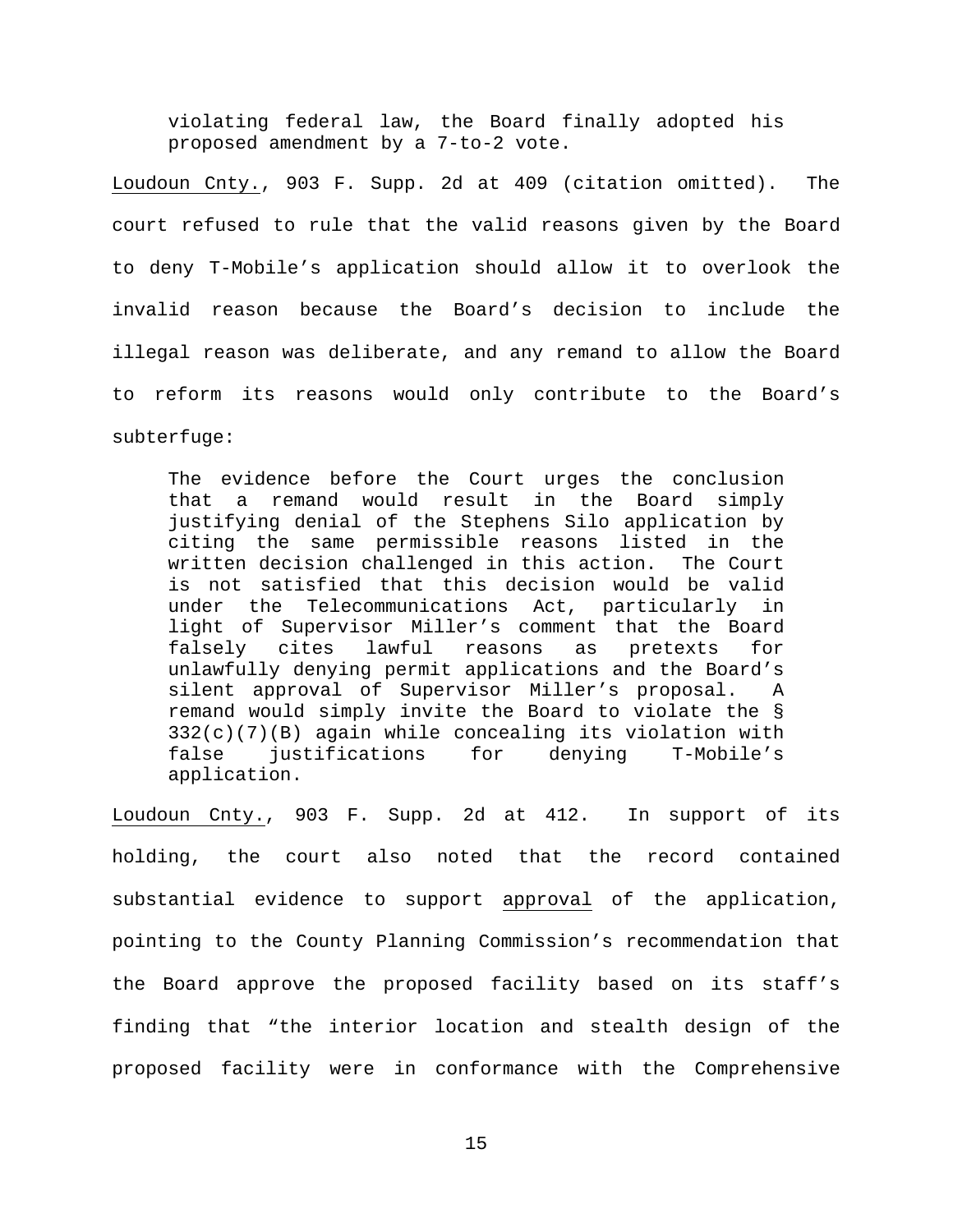Plan and sensitive to the surrounding rural agricultural landscape." Id. at 411 (internal quotation marks omitted).

Based on our review of the record, we conclude that the district court correctly held that the Board's basis for its decision violated the prohibition against regulating on the basis of radio frequency emissions.

First, the record shows that Supervisor Miller's comments during the Board meeting were not isolated, either from the evidence before the Board or from the Board's own views. The record shows that discussions of health concerns were prevalent throughout the several hearings. On July 11, 2011, the Board questioned a representative of T-Mobile about the transmission wattage of the antenna at the Silo Site and whether the signal would be "optimized" in such a way that would increase the radiation exposure level. At the same hearing, a citizen testified that her two boys and "other children . . . [would] be affected by the electromagnetic radiation." And in light of these comments about "health and safety," a T-Mobile employee offered to address the safety concerns of the citizens.

Again at a September 21, 2011 hearing to discuss the application, Supervisor York stated:

But I do have a question because I hear we are concerned about the radio waves and the possibility of health issues, which I don't even think we have the ability to consider under FCC rules. But having give[n] that, now I am hearing the limit to three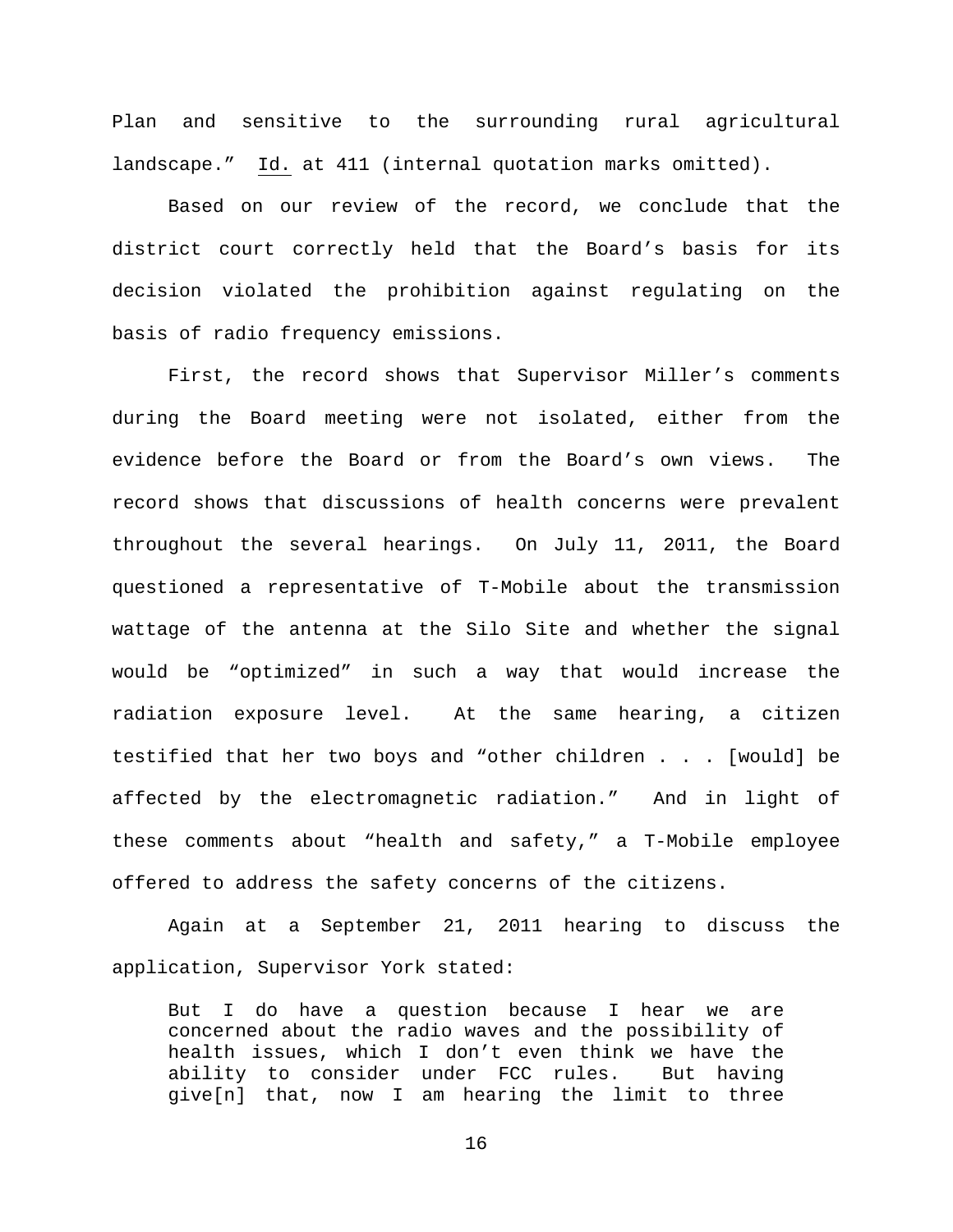users [on the proposed monopole]. Are there more radio wave impacts for health issues with each user on a tower? In other words, if you limit to one, is it different than if you have five users on a tower or is it the same no matter what?

A T-Mobile representative responded that there would be some increase in radio frequency emissions with an increase in the number of telecommunications providers using the tower but that the increase would not present a health risk.

Finally, at the October 17, 2011 Board meeting, Supervisor Miller successfully requested that radio frequency emissions be given as a reason for denying the permits. As he explained:

We've had speaker after speaker come in here and talk to us about their concerns of being exposed to radiation from an evolving, dynamic technology.

\* \* \*

Unless these applications are going to be reviewed and voted on by the Congress of the United States, they have done the opposite of occupy the field by depriving the level of government that does have to review and vote on these applications the right to consider something that our direct constituents have asked us to look at. Governments at our level all over the country do the same thing when they decide that's the reason to turn down one of these applications: They lie. They give a reason that's on the legal list when that's not what's on their mind.

I want this decided in a court of law that will be asked the question, Do we have the right to look at something that Congress closed its eyes to 15 years ago and in the context of an evolving technology where frequencies change, power levels change, radiation patterns change, and studies have been made available since the decision was made that there are risks to being exposed this close.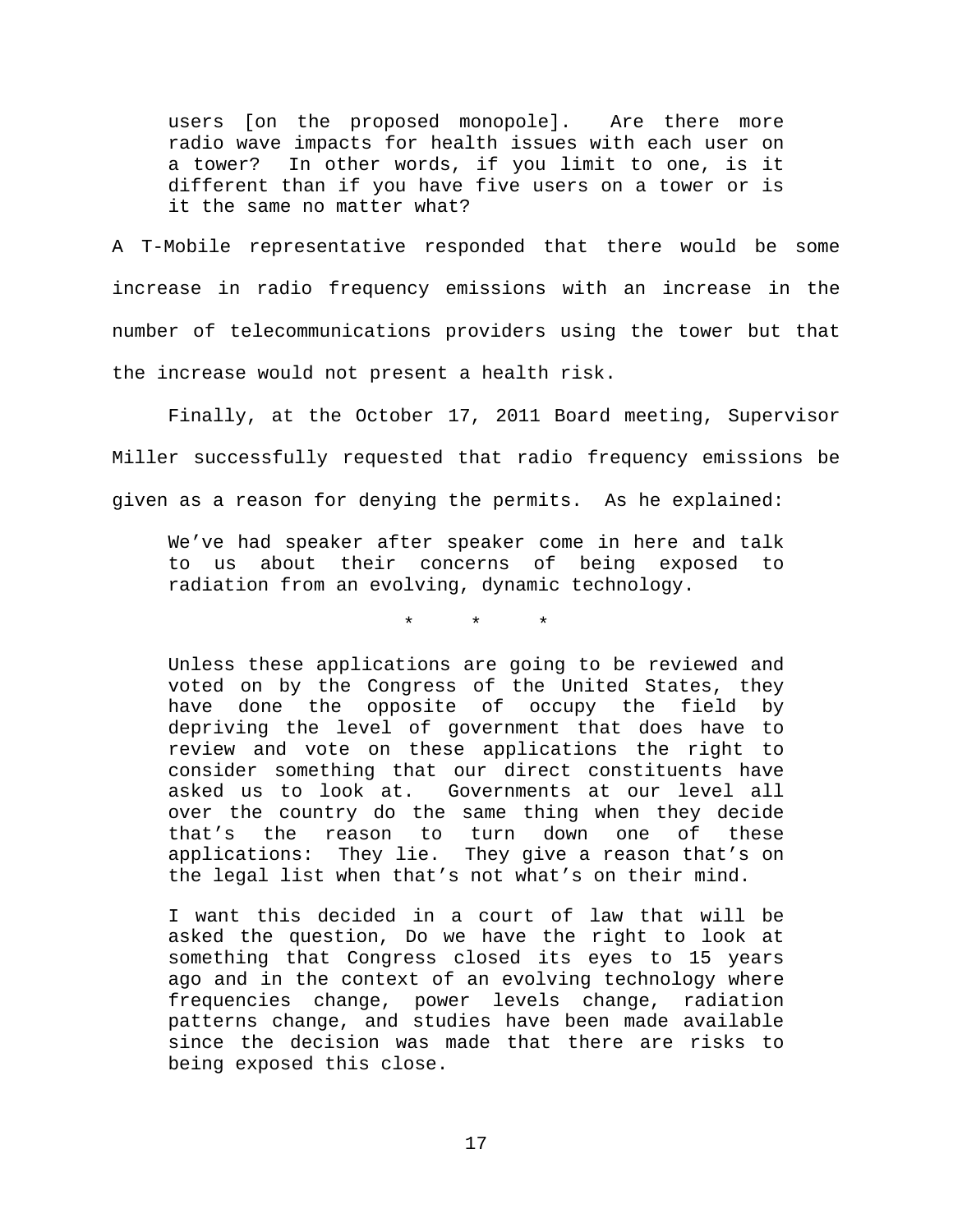When Supervisor Miller made a motion to include the health effects of radiation as a reason for denying T-Mobile's application, the Board added the reason to the motion to deny the application and voted 7 to 2 to carry the motion. The written denial given by the Board specifically included the health risk reason.

Based on this record, it is thus indisputable that the Board as a whole regulated on the basis of radio frequency emissions, a prohibited basis under the Act. See 47 U.S.C. §  $332(c)(7)(B)(iv)$ . This explicit statutory prohibition against regulating the placement, construction, and modification of wireless facilities "on the basis of the environmental effects of radio frequency emissions" is a limitation imposed by the Act on the Board's authority. And the fact that the Board relied on valid reasons to support its decision does not immunize its violation of a statutory limitation. As noted by the Supreme Court, each subsection in §  $332(c)(7)(B)$  is a "specific limitation[] on the traditional authority of state and local governments to regulate the placement, construction, and modification of [wireless] facilities." City of Ranchos Palos Verdes, 544 U.S. at 115 (2005). We thus conclude that the fact that the Board gave valid reasons for its decision, which by themselves would be sufficient, does not immunize it from its violation of the statutory limitation.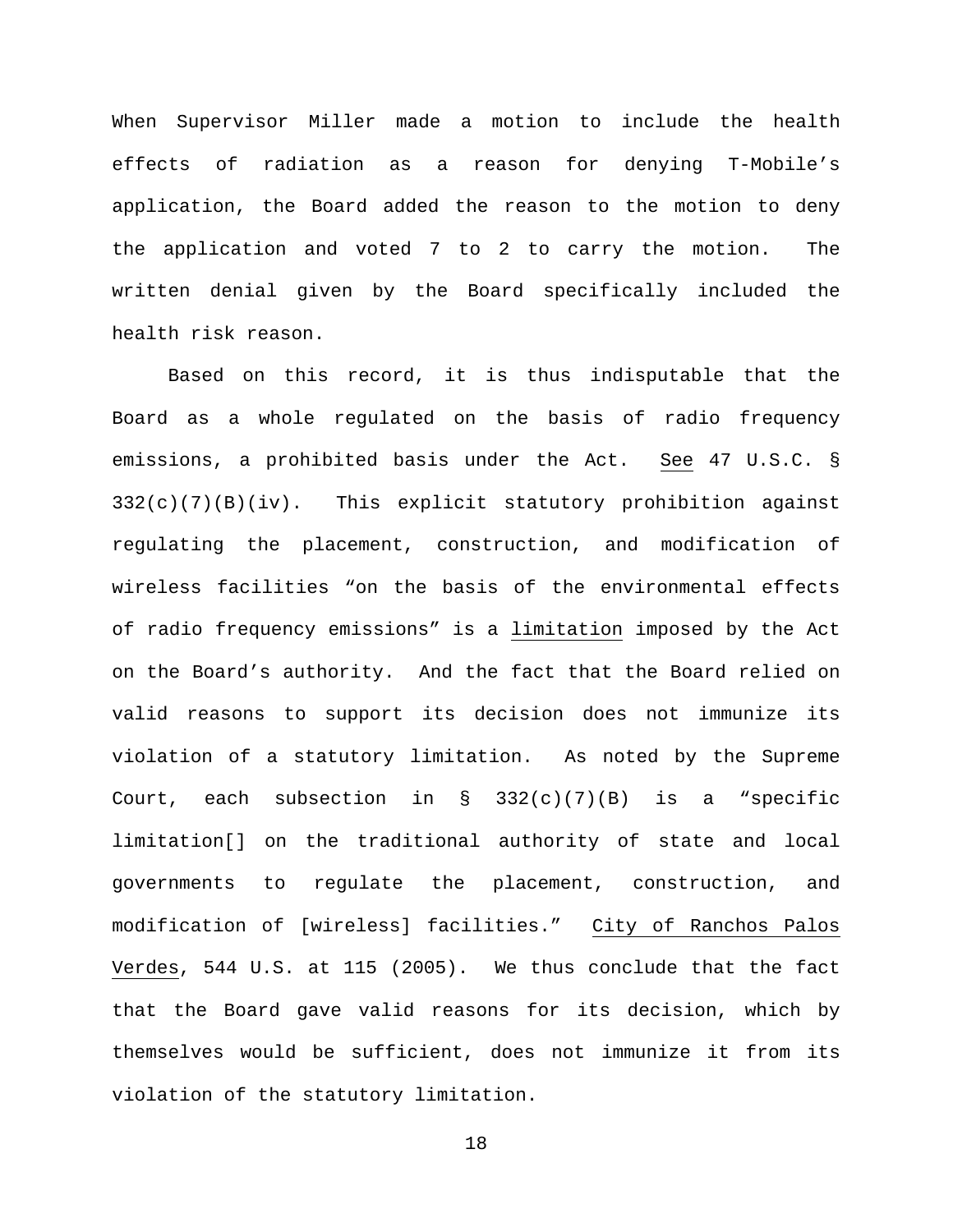We also agree with the district court that in the circumstances presented -- where radio frequency emissions were a genuine and substantial concern of the Board and where the County Planning Commission, when considering factors other than radio frequency emissions, found the Silo Site application in compliance with the existing criteria for evaluating such applications -- the matter should not be remanded to the Board. The district court properly interpreted the record in concluding that while the Board would, on remand, omit its concerns over radiation when giving reasons for denial of the application, the radiation concerns would nonetheless persist as part of the decisionmaking process. To reject the district court's conclusions in the circumstances presented in this case would mock Congress's prohibition against the use of radio frequency emissions as a basis for regulating wireless facilities when those emissions were in compliance with FCC regulations. See 47 U.S.C. § 332(c)(7)(B)(iv).

The Board devotes a substantial portion of its brief on appeal to noting that it gave legitimate reasons for denying T-Mobile's Planning Commission permit and that only its denial of the special exception included improper environmental health concerns. It thus argues that the environmental reasons had no effect on the ultimate decision because T-Mobile would have been ineligible to obtain a special exception without first obtaining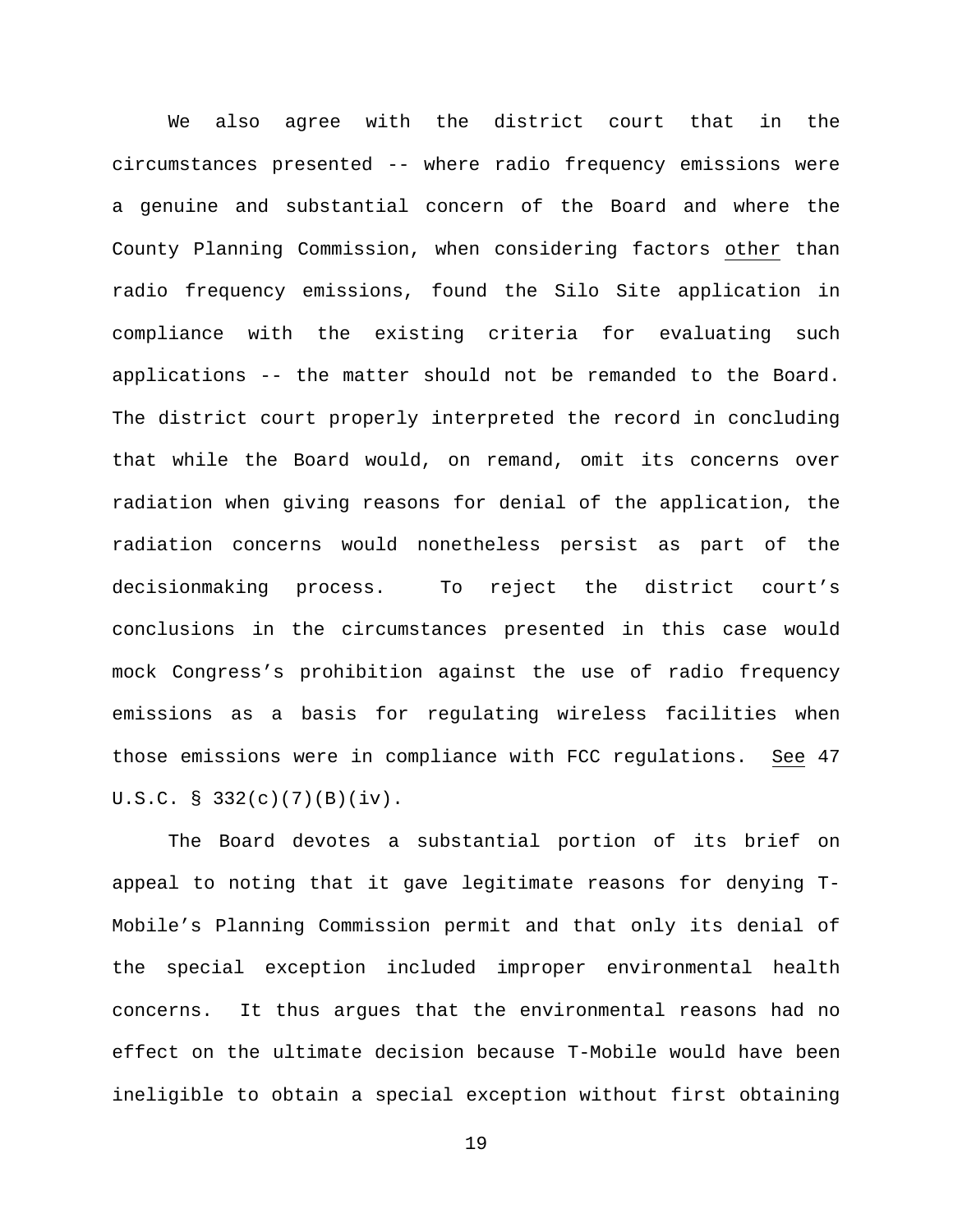a commission permit. Yet the Board did not reject the special exception on the basis that T-Mobile was ineligible for one.

While the Board's technical description of its procedure may be accurate, the district court correctly concluded that the Board denied T-Mobile's application in one regulatory action. It conducted its hearings on both the permit and the special exception simultaneously, receiving the comments of citizens in connection with both; it addressed one motion when articulating the reasons for denying T-Mobile's application; and it issued one decision for both, even though it did, in its written notice of that decision, separate the reasons for denying the permit and the special exception. That formality, however, did not change the fact that the Board was regulating T-Mobile's placement of the antenna at the Silo Site on the basis of the environmental effects of radio frequency emissions.

The Telecommunications Act does not limit particularized local procedural mechanisms; it limits all local regulatory authority, providing that "[n]o State or local government . . . may regulate the placement, construction, and modification of personal wireless service facilities on the basis of the environmental effects of radio frequency emissions," by whatever means.  $47 \text{ U.S.C. }$   $8 \text{ 332(c)(7)(B)(iv) }$  (emphasis added). Thus, in this case, regardless of the mechanism employed, the Board regulated the placement of T-Mobile's proposed facility based on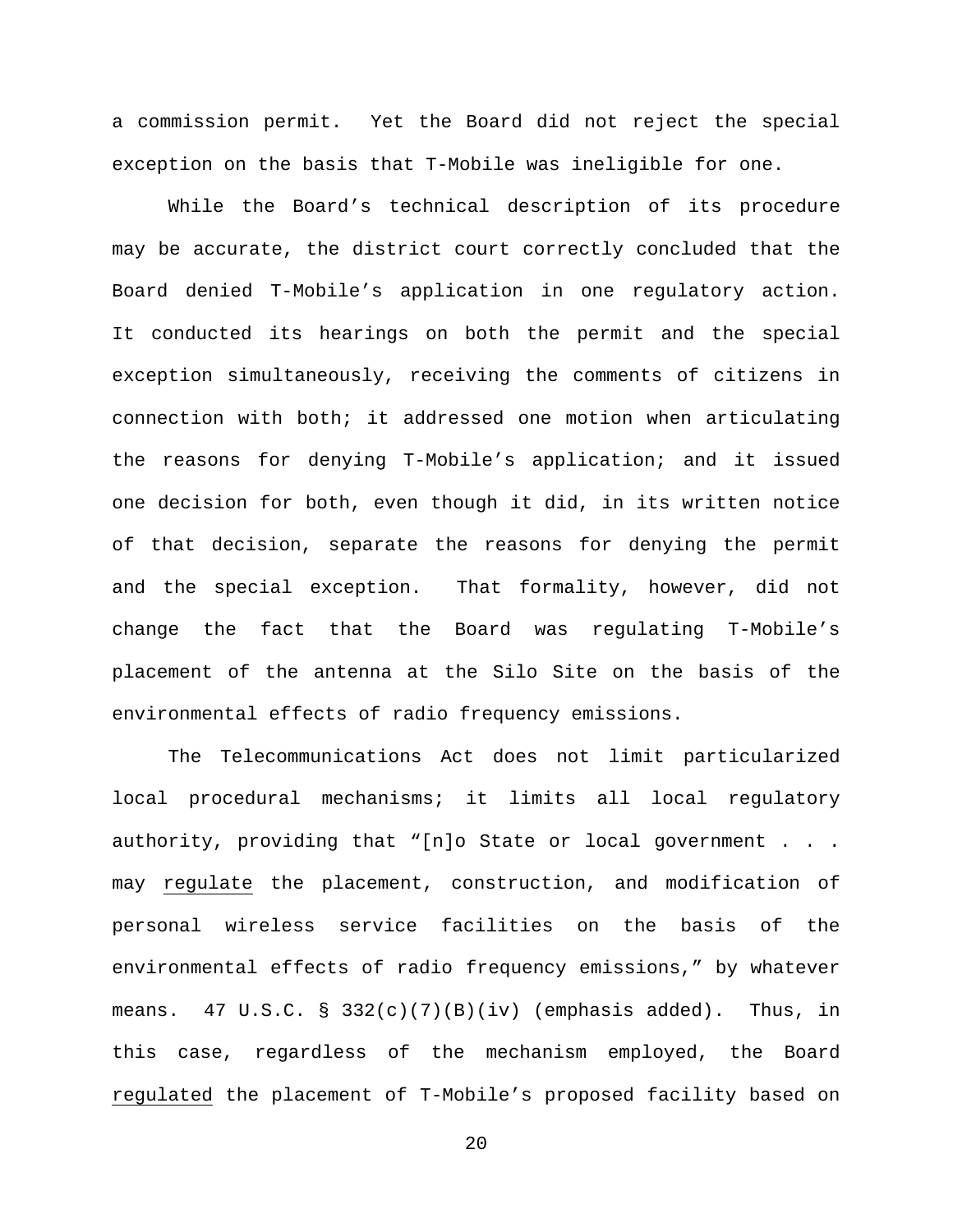radio frequency emissions, and its argument assigning reasons to one mechanism for denial and not the other does not justify its violation of the limitation.

Because we affirm the district court's injunction directing the Board to grant the necessary permits for the Silo Site, we need not address T-Mobile's arguments challenging the sufficiency of the other evidence given by the Board for its rejection of T-Mobile's application.

#### IV

On its cross-appeal, T-Mobile contends that the district court erred in affirming the Board's denial of its application to construct a wireless facility at the Bell Tower Site. It argues (1) that the Board's decision was not supported by substantial evidence, as required by 47 U.S.C. §  $332(c)(7)(B)(iii);$  (2) that the decision effectively prohibited T-Mobile from providing its customers with personal wireless service, in violation of  $\S$  332(c)(7)(B)(i)(II); and (3) that the decision was made "on the basis of the environmental effects of radio frequency emissions," in violation of § 332(c)(7)(B)(iv). Before we address these arguments, however, we address the Board's contention that T-Mobile did not have Article III standing to challenge in court the Board's decision on the Bell Tower Site.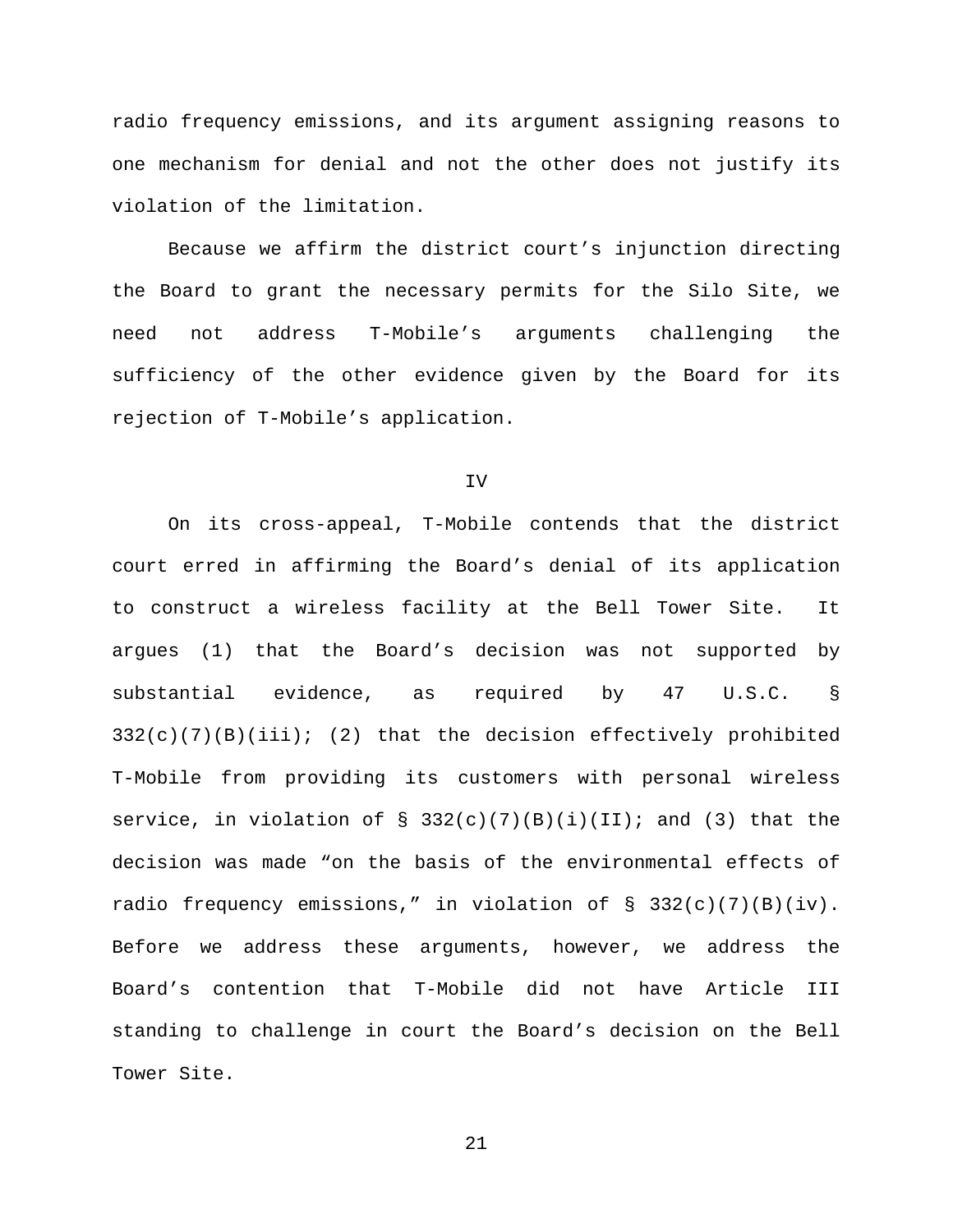The Board's standing argument is based on its contention that T-Mobile did not have any property interest in the Bell Tower Site to vindicate. See Warth v. Seldin, 422 U.S. 490, 498 (1975) (holding that to have Article III standing, the plaintiff must have "a personal stake in the outcome of the controversy"); see also Friends of Earth, Inc. v. Laidlaw Envtl. Servs. (TOC), Inc., 528 U.S. 167, 180-81 (2000) (noting that standing requires a plaintiff to have suffered an injury that "will be redressed by a favorable decision"). The Board's position rests on the fact that T-Mobile's original written agreement with the Church covered the placement of a flagpole on its property, which the Planning Commission rejected, and that the Church and T-Mobile never modified the agreement to give T-Mobile a right to place a bell tower on the property, as ultimately proposed. The Board argues that even if the court were to find that the Board's decision denying the Bell Tower application was unlawful and subsequently were to grant T-Mobile injunctive relief, T-Mobile would still not be able to build its facility without the consent of the Church. Accordingly, the Board concludes, the court had no ability to redress T-Mobile's injuries, as required for standing.

The Board's argument, however, is based on an overly restrictive view of the interests that T-Mobile sought to

22

A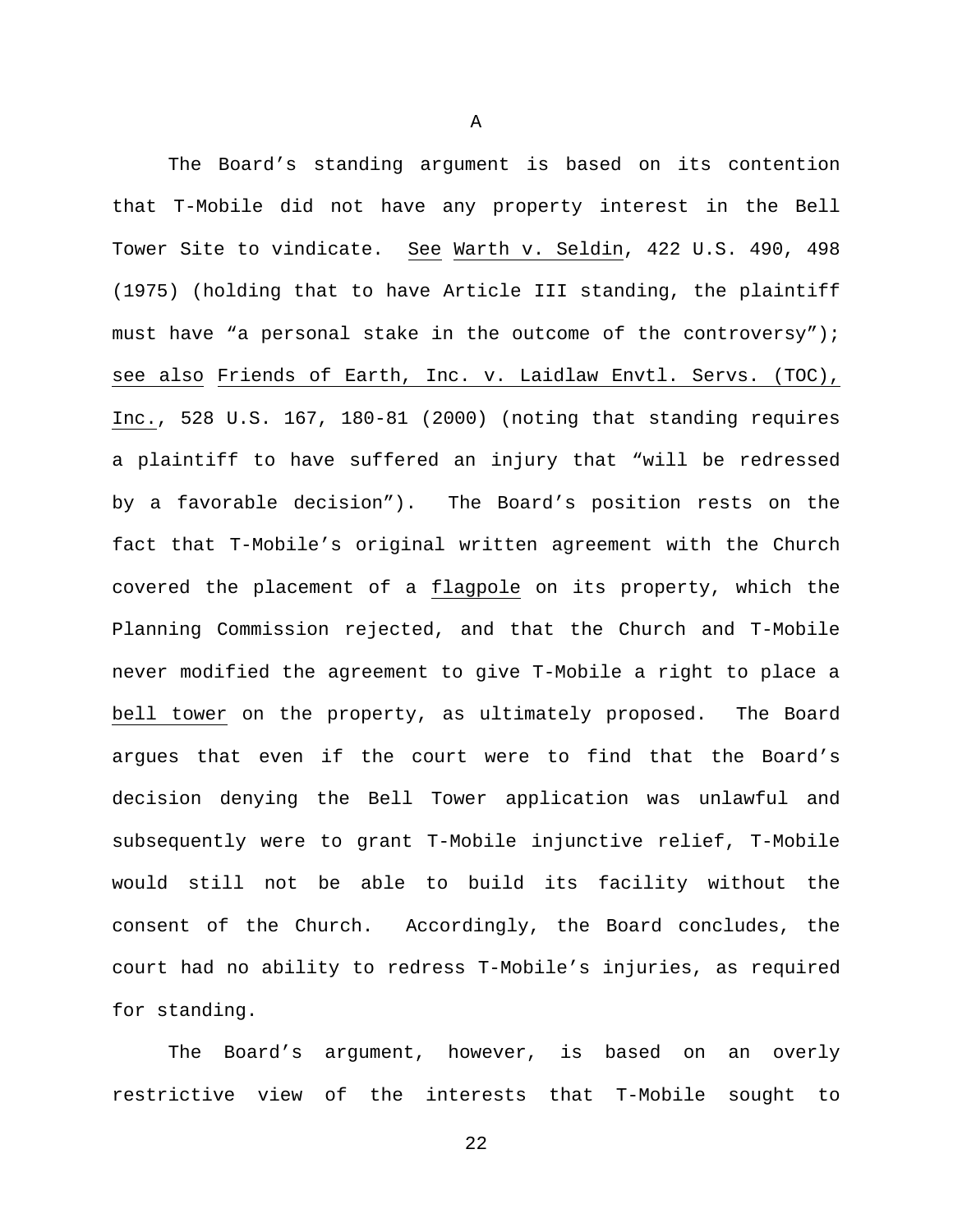vindicate in court. While the written agreement with the Church did indeed anticipate an antenna disguised as a flagpole, it also anticipated revisions to the plan. Moreover, the Church agreed to cooperate with T-Mobile in the development of any revised plan and did so throughout the application process. When T-Mobile first proposed a bell tower, in lieu of a flagpole, a representative of the Church sent an email indicating that they "like[d] the idea of a bell tower." Similarly, when further refinements of the proposal were forwarded to the Church, the representative indicated that "it looks good to us." Representatives of the Church also attended Planning Commission meetings in support of T-Mobile's Bell Tower Site application, and the officially designated representative of the Church, who had conducted the negotiations with T-Mobile, later submitted an affidavit stating that "the current design of the proposed wireless facility, which the Church has approved, is a freestanding structure with the appearance of a bell tower." (Emphasis added).

T-Mobile expended substantial time and money in pursuing the Bell Tower Site application, and it certainly would not have done so if it had any reason to believe that it could not have benefited from the effort. We conclude that it had a sufficient interest in the Bell Tower Site and in the outcome of its permit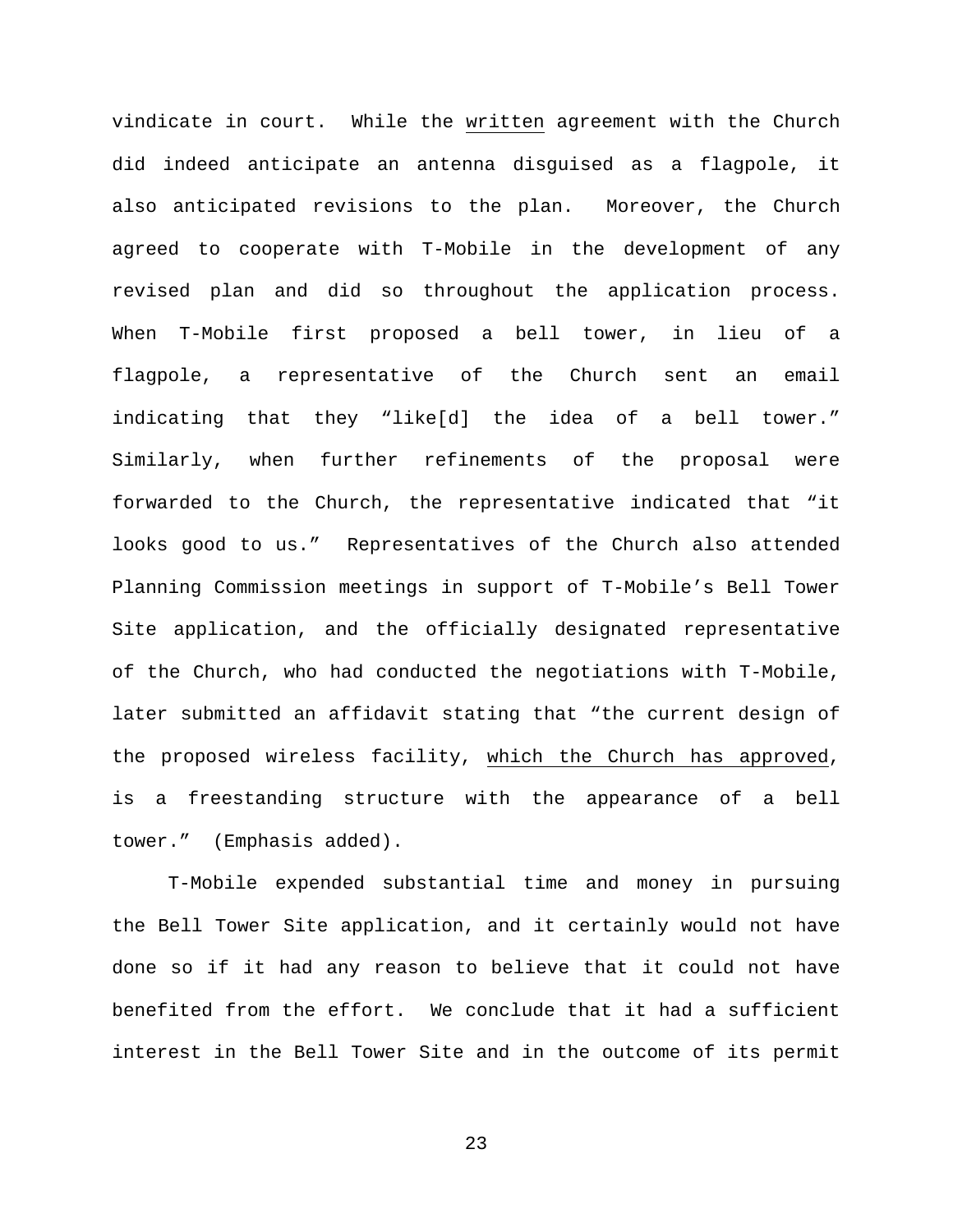application process to give it standing to challenge in court the Board's denial of its application.

B

On the merits of T-Mobile's challenge of the Board's Bell Tower decision, T-Mobile argues first that the Board did not have substantial evidence in the record to support its decision, thus violating  $\S$  332(c)(7)(B)(iii). We disagree.

The record contains the testimony of numerous citizens in the community, as well as citizen petitions and emails, stating their strong opposition to the construction of the Bell Tower facility. The residents noted that the tower would be out of proportion with the surrounding natural environment; that it would diminish the value of their properties; and that the machinery used to support the operation of the tower, such as generators, would introduce unwanted noise. These concerns constituted a legitimate basis for the Board's denial of the application. See New Cingular Wireless, 674 F.3d at 274 ("[A] proposed telecommunication facility's negative impact on the neighborhood may support a finding of substantial evidence" (internal quotation marks omitted)); City Council of Virginia Beach, 155 F.3d at 427 (upholding rejection based on "preserving the character of the neighborhood and avoiding aesthetic blight").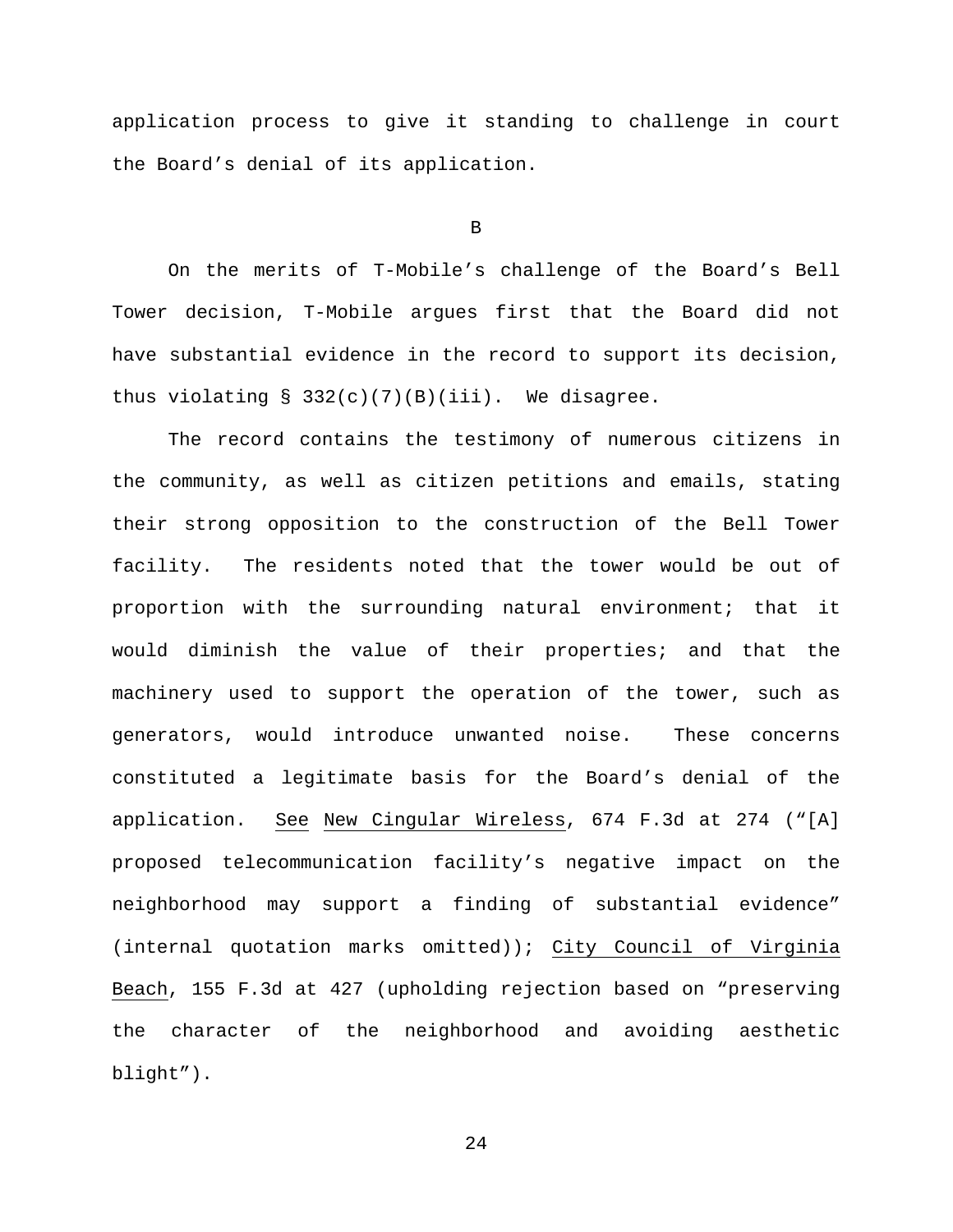T-Mobile contends, however, that these aesthetic considerations were not legitimate in this case because existing zoning at the site already authorized the Church to construct a bell tower for its own use up to a height of 74 feet. It argues that because the county's zoning rules would accept the visual impact of a similar bell tower without a telecommunications antenna within it, it was not legitimate to reject T-Mobile's bell tower based on visual impact. But the fact that the Church would not need a special exception to construct a similar bell tower without a telecommunications facility in it does not imply that citizens may not have legitimate objections to such a tower. Moreover, T-Mobile fails to recognize that any zoning decision reflects a balance between the benefit provided by the facility and the aesthetic harm caused, and thus a local government might be willing to tolerate what is aesthetically displeasing for one type of use but not for another.

The district court did not err in concluding that the Board's aesthetic reasons had "substantial support in the record as a whole." New Cingular Wireless, 674 F.3d at 275.

C

1

T-Mobile next argues that the Board's denial of its Bell Tower Site application had the effect of prohibiting it from providing personal wireless service, in violation of §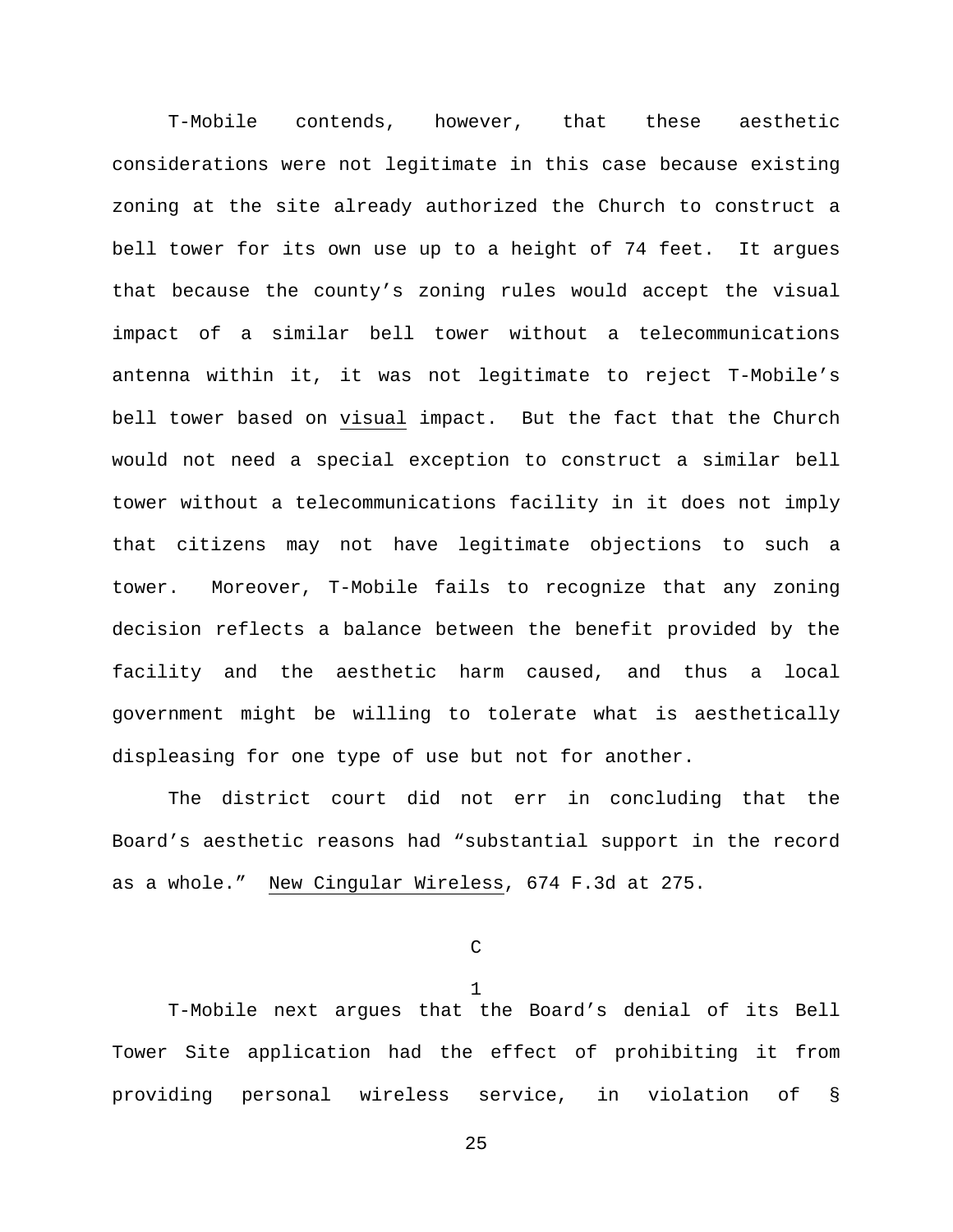332(c)(7)(B)(i)(II) ("The regulation of the placement, construction, and modification of personal wireless service facilities by any State or local government . . . shall not prohibit or have the effect of prohibiting the provision of personal wireless services"). The district court rejected T-Mobile's argument because T-Mobile failed to carry its burden of showing "an effective absence of coverage," failed to demonstrate a "lack of reasonable alternative sites," and failed to show that further efforts for alternative sites would be "fruitless."

To show that a local government regulation or decision "prohibit[s]" service or has "the effect of prohibiting" service, the telecommunications provider may demonstrate that the regulation calls for the rejection of all wireless facilities -- i.e., that "a local governing body has a general policy that effectively guarantees rejection of all wireless facility applications." T-Mobile Northeast LLC v. Fairfax Cnty. Bd. of Supervisors, 672 F.3d 259, 266 (4th Cir. 2012). Or, if the local government rejects a facility at a single site, the telecommunications provider may demonstrate that the rejection was "tantamount to a general prohibition of service." Id. (internal quotation marks omitted). To make that showing, the telecommunications provider must demonstrate (1) that there is an "effective absence of coverage" in the area surrounding the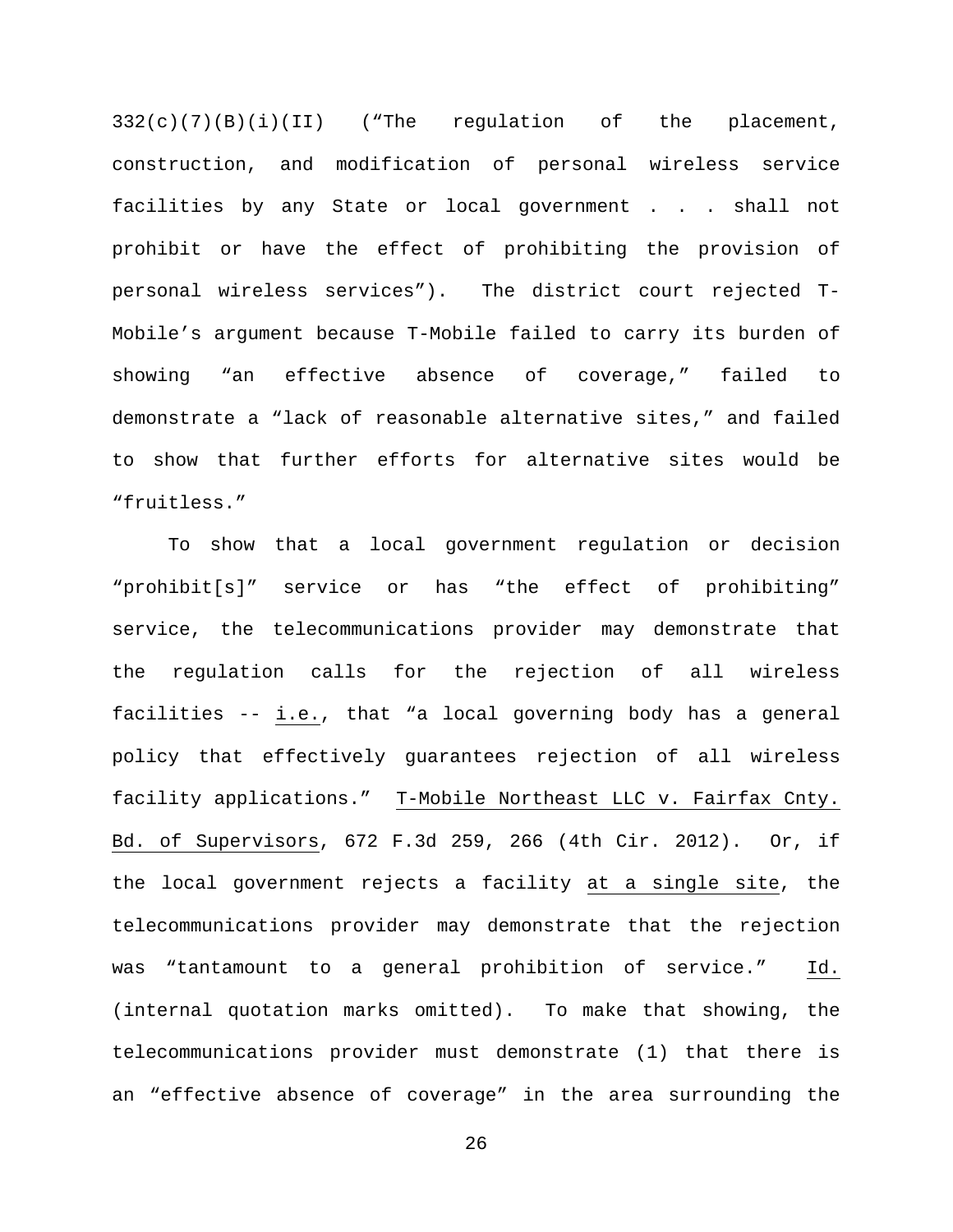proposed facility, and (2) that there is a "lack of reasonable alternative sites to provide coverage" or that "further reasonable efforts to gain approval for alternative facilities would be 'fruitless.'" Id. at 268 (citing Albemarle Cnty., 211 F.3d at 87-88). This burden is "substantial and is particularly heavy when . . . the [telecommunications provider] already provides some level of wireless service to the area." Id.

The "effective absence of coverage" does not mean a total absence; it may mean coverage containing significant gaps. See Albemarle Cnty., 211 F.3d at 87-88. This cannot, however, be defined metrically by simply looking at the geographic percentage of coverage or the percentage of dropped calls. It is a contextual term that must take into consideration the purposes of the Telecommunications Act itself. See City of Rancho Palos Verdes, 544 U.S. at 115. The Telecommunications Act announces that among its purposes are the goals of "promot[ing] competition"; "secur[ing] . . . higher quality services for American telecommunications consumers"; and "encourag[ing] the rapid deployment of new telecommunications technologies." Pub. Law. No. 104-104, 110 Stat. 56, 56 (1996). We should therefore not read  $\S$  332(c)(7) to frustrate these goals. See City of Rancho Palos Verdes, 544 U.S. at 115. While § 332(c)(7)(A) preserves state and local authorities' traditional authority to regulate the design and siting of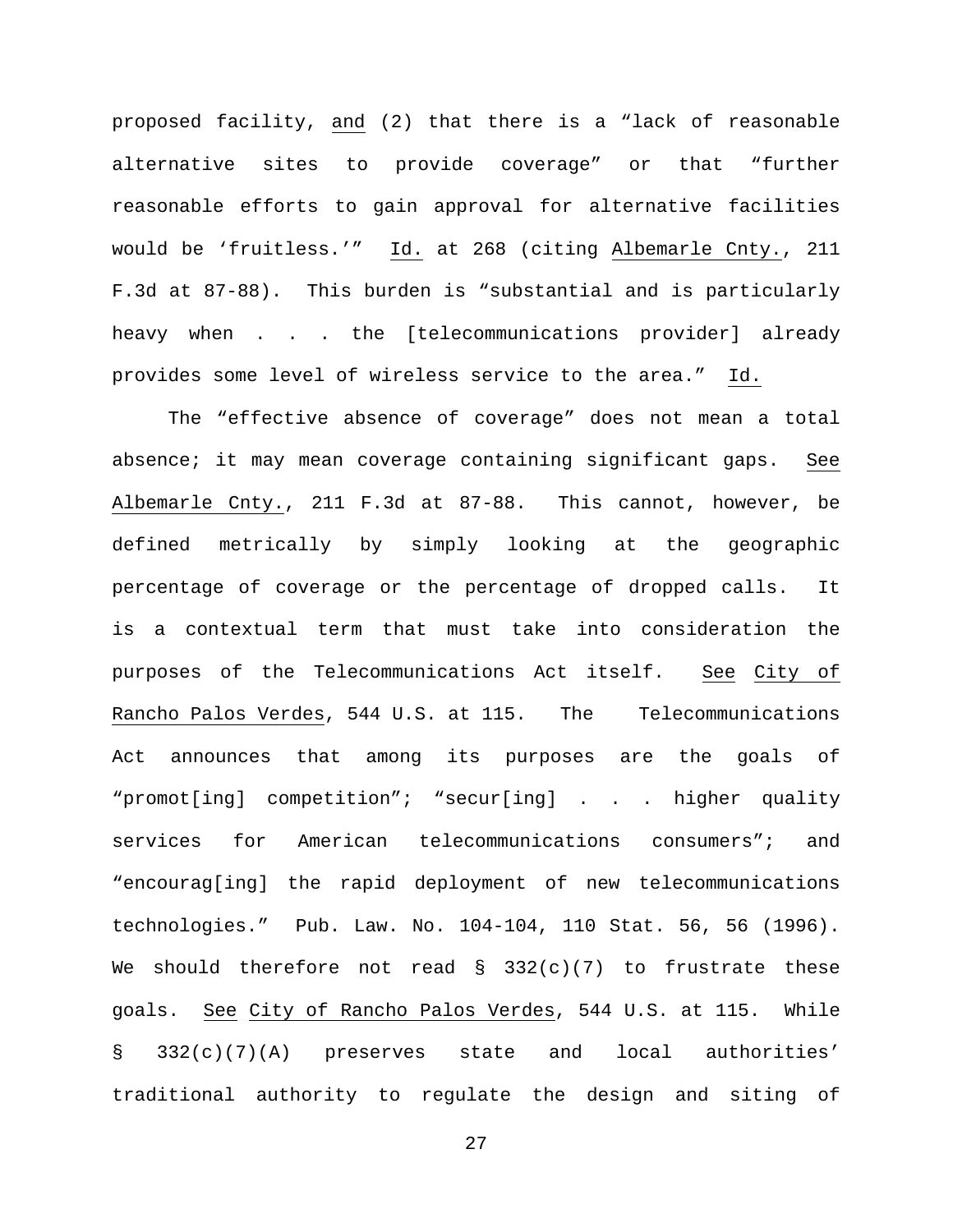wireless facilities, the express limitations of  $\S$  332(c)(7)(B) promote the purposes of securing higher quality wireless services and encouraging new technology. See also City of Rancho Palos Verdes, 544 U.S. at 115.

The technology of 10 years ago may have only supported wireless service that had substantial gaps in coverage and high dropped call rates. But the technology of today supports increased wireless coverage with reduced rates of dropped calls. On this trajectory, the technology of tomorrow may support 100% coverage with no dropped calls, and the focus may instead be on subtler issues about the nature and strength of signals for particular uses. The Telecommunications Act clearly intends to encourage this technological development and, to that end, to protect such development from interference from state and local governments when approving the design and location of facilities. This is manifested in  $\S$  332(c)(7)(B). Thus, in construing the level of service protected by §  $332(c)(7)(B)(i)(II)$ , we must take a contextual approach and cannot rely on any specific formula. See Fairfax Cnty., 672 F.3d at 267 (observing that "reviewing courts should not be constrained by any specific formulation, but should conduct a fact-based analysis of the record, as contemplated by the Act").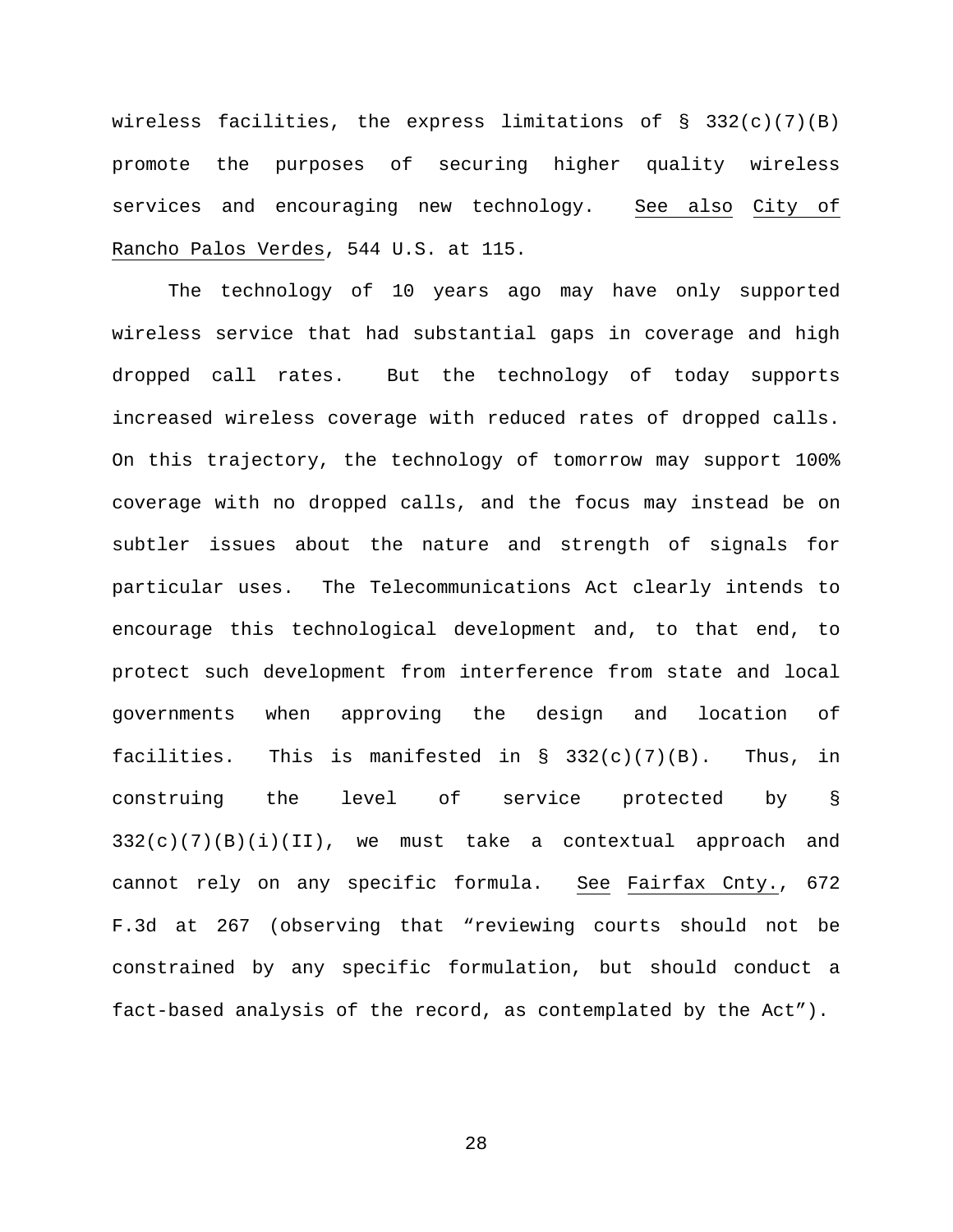Even though we affirm the Board's decision on the ground that T-Mobile failed to show that there was a lack of alternative sites from which to provide coverage or that further efforts to gain approval for alternative facilities would be fruitless -- as we explain below -- we nonetheless also address T-Mobile's effort to establish an effective absence of coverage at the Bell Tower Site. This issue is one that was at the core of the parties' arguments and, even with our affirmance on the basis of the alternative-sites issue, the issue of effective coverage remains open as T-Mobile makes efforts to pursue facilities at alternative sites in the same area and again attempts to demonstrate an effective absence of coverage.

In this case, T-Mobile provided evidence that it had a dropped call rate of 1.82% in the area of the Bell Tower Site and an access failure rate of 2.8% in buildings within that area. The district court, noting that "[t]he Fourth Circuit Court of Appeals has not directly resolved the question of precisely what minimum level of wireless service is adequate under subparagraph B(i)(II)," relied primarily on these droppedcall rates in holding that T-Mobile failed to meet its burden of demonstrating a question of fact as to its absence of coverage. But providing coverage may be more than simply ensuring low dropped-call rates. T-Mobile also provided evidence from

2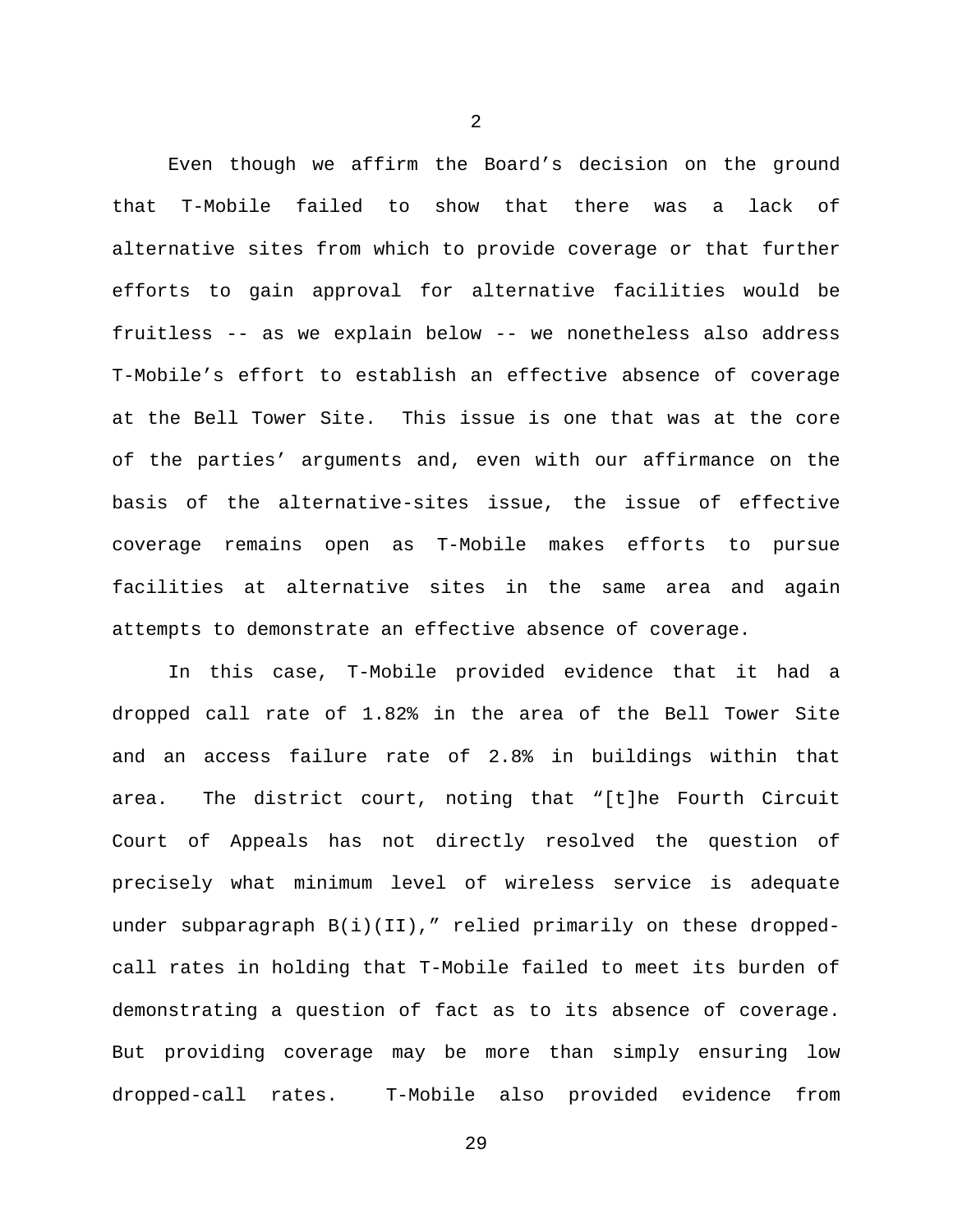"advanced computer propagation modeling" and "actual drive test data" of what its expert called a "significant gap" in inbuilding coverage in the area of the Bell Tower Site, an area consisting of "approximately 1.4 square miles," in which there are "approximately 10,536 residents." Its expert testified that this level of signal strength effectively prohibited it from providing "acceptable" personal wireless service inside of buildings. The expert witness testified that consumers demand to be able to reliably make and maintain wireless calls, and in some cases, to access wireless data service, within their homes and offices and that if T-Mobile lacks sufficient signal strength to reliably provide service in buildings, it is not, from a consumer's perspective, providing service.

In contrast, the Board's expert conducted a separate computer propagation modeling study, using different methods than T-Mobile, and found fewer gaps in service than T-Mobile did. We are not in a position to assess the relative merits of those studies here, but the Board's expert acknowledged that "if you accept T-Mobile's definition of reliable and if you accept their methodology at arriving at their definitions of signal strength threshold, then . . . there are areas around . . . the Church site, that do not have reliable in-building service at some locations at some time." When asked directly whether she disagreed with T-Mobile's conclusion that it was unable to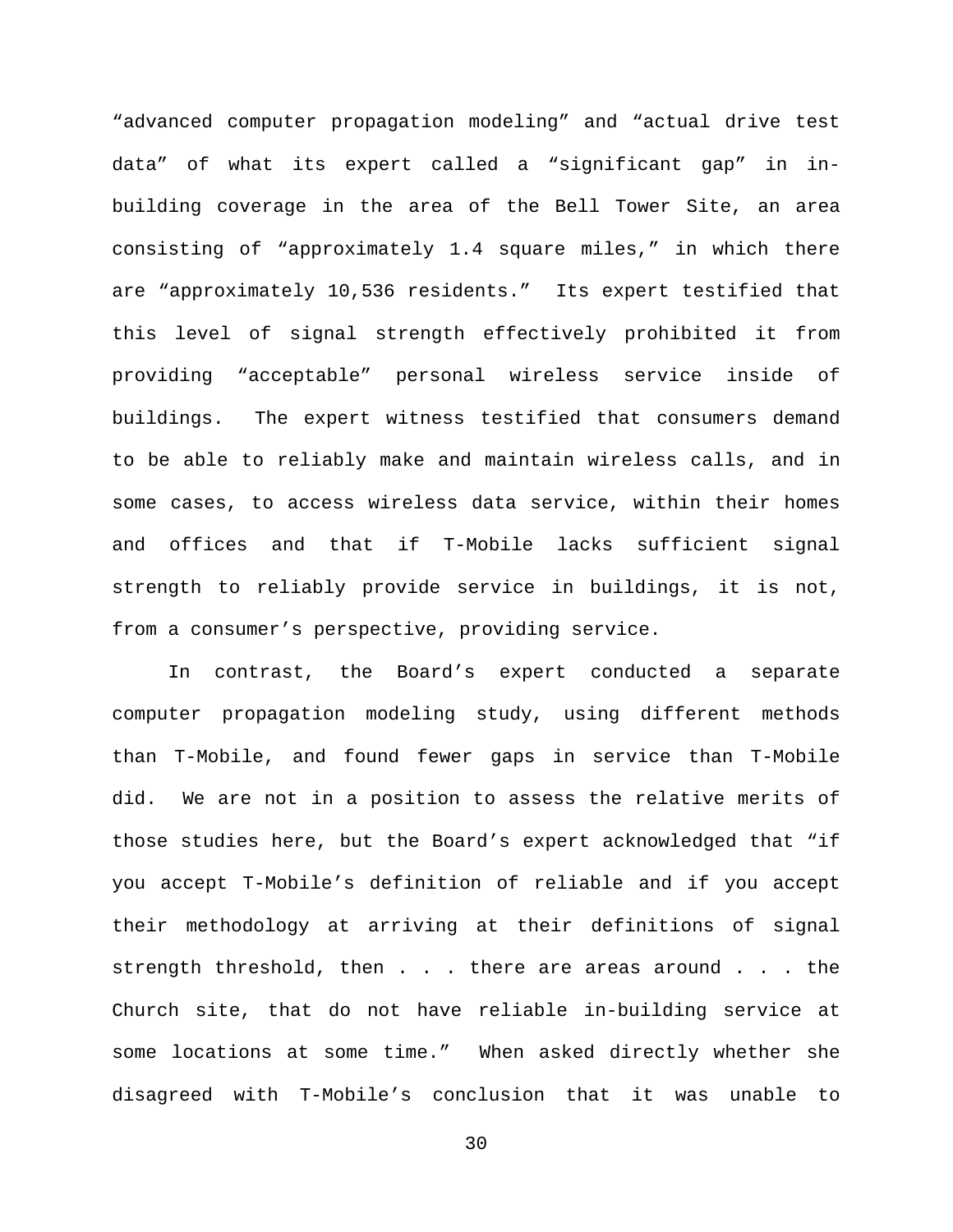provide reliable in-building service around the Church site, the Board's expert witness responded, "I think that is an open question."

We conclude that this evidence is sufficient to create at least a factual question about the effective absence of coverage at the Bell Tower Site and therefore that the district court should not have resolved that question against T-Mobile as a matter of law. See Anderson v. Liberty Lobby, Inc., 477 U.S. 242, 248, 255 (1986).

3

As we have already indicated, T-Mobile failed to satisfy the second prong for showing an effective absence of coverage at a particular site -- that is, it failed to show that there was a lack of reasonable alternative sites from which to provide coverage or that "further reasonable efforts to gain approval for alternative facilities would have been fruitless." Fairfax Cnty., 672 F.3d at 266.

T-Mobile claimed that any alternative sites were inadequate because they were not of sufficient height. But it conceded that constructing multiple antennas at reduced heights would "provide some improvement of coverage . . . within their respective areas." The Board's expert witness went further and identified numerous other sites capable of providing the enhancement of service desired by T-Mobile, including both new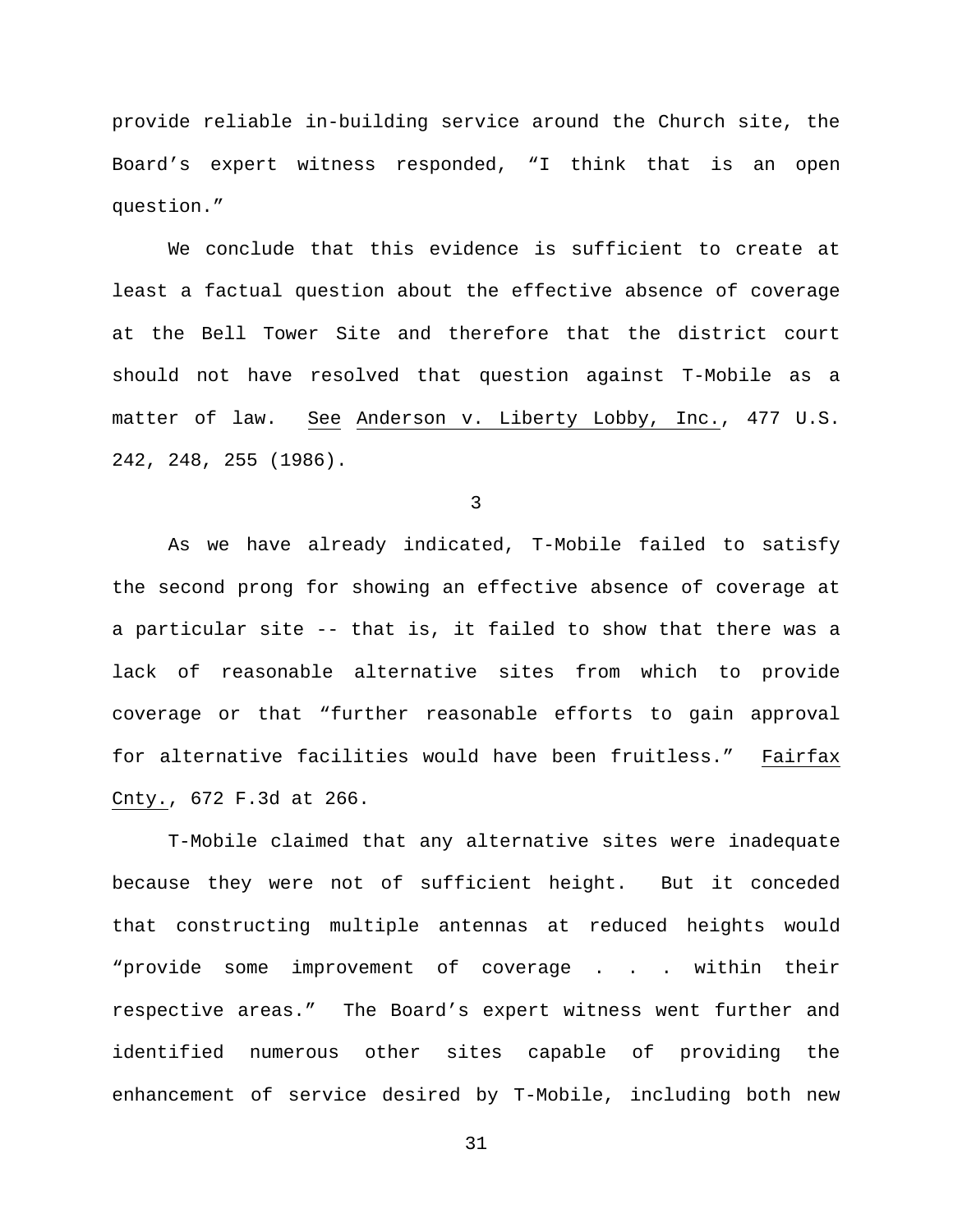and existing structures. And she asserted that antennas at a combination of two sites -- one to the northeast of the Bell Tower Site and another to the southwest of the Site -- would provide better service than one alone at the Bell Tower Site. While T-Mobile did dispute the efficacy of many of the alternative sites separately, it failed to show that the alternative sites would, in the aggregate, not provide sufficient coverage.

The district court also determined that T-Mobile failed to show that attempting to place its wireless facilities at alternative sites would have been "fruitless." We agree.

The Board identified alternative sites that "would not require the construction of free-standing monopoles or towers, but would require the collocation of T-Mobile's wireless facilities on existing buildings, a preferred location under the County's Telecom Plan." Based on our review of the record, we do not believe that the district court erred in its finding that "T-Mobile [had] cite[d] no provision in the Zoning Ordinance or Comprehensive Plan suggesting that any efforts to collocate wireless facilities on the existing structures . . . would be 'fruitless.'" T-Mobile, 903 F. Supp. 2d at 402.

We thus conclude that on this record, T-Mobile did not carry its substantial burden of demonstrating that alternative sites were not available to remedy the deficiency in coverage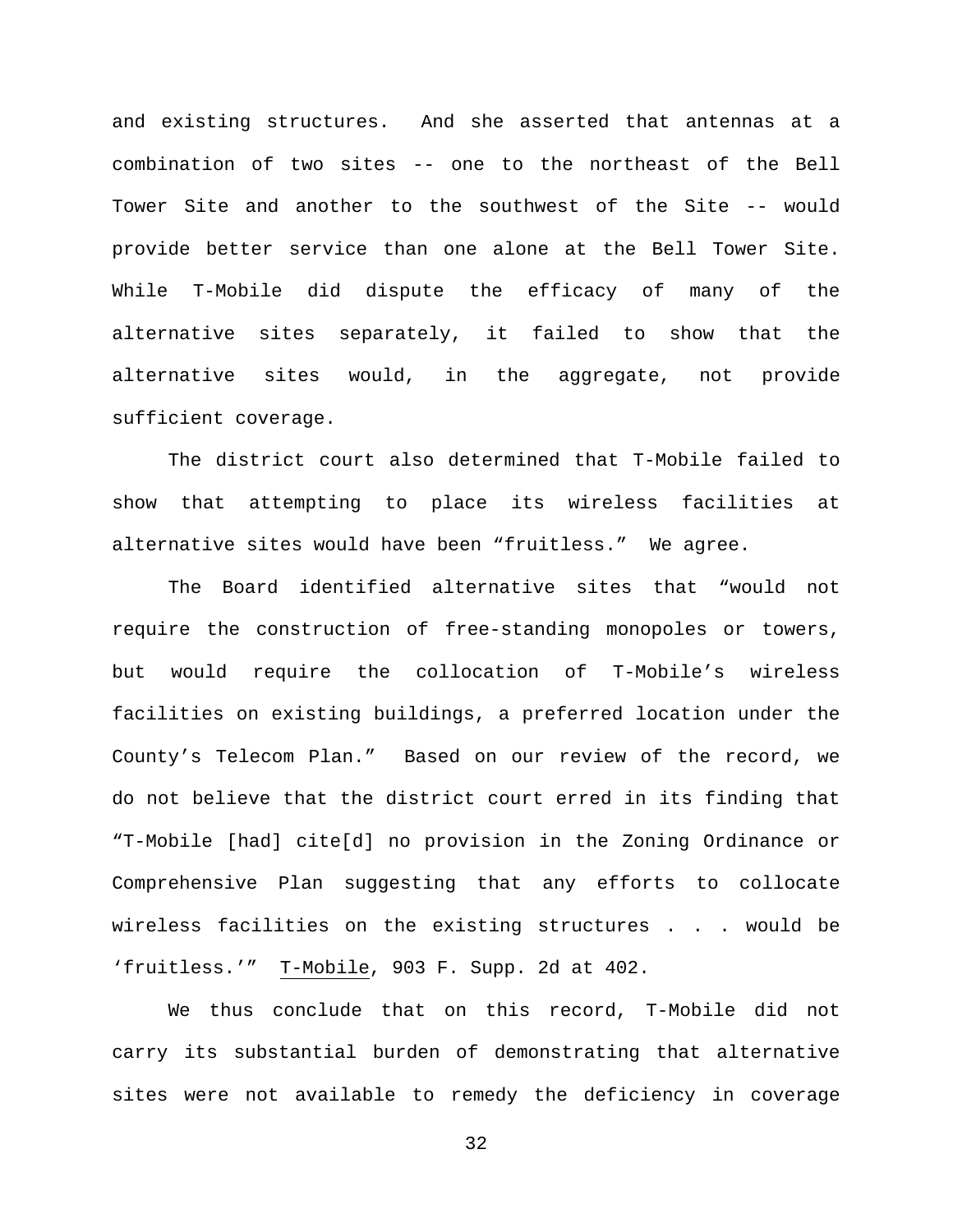that it had identified. Accordingly, we affirm the district court's conclusion that the Board's denial of the application for the Bell Tower Site did not cause an effective prohibition of service in the area.

D

Finally, T-Mobile contends that the Board made its decision regarding the Bell Tower Site in part on the basis of the environmental effects of radio frequency emissions, in violation of  $\S$  332(c)(7)(B)(iv). It argues that the "overwhelming focus of the public comment both explicitly and indirectly centered on the fears of radio frequency emissions" and that "the Board denied the Bell Tower Site based on residents' concerns regarding the health effects of RF emissions, while concealing that reason behind the veil of 'visual impact.'"

The record shows that citizens did voice objections to the Bell Tower Site on the basis of health concerns. But the Act does not prohibit citizens from expressing such concerns; it prohibits the Board's acting on them. See T-Mobile Northeast LLC v. City Council of Newport News, 674 F.3d 380, 390 (4th Cir. 2012). Moreover, the record also shows that citizens objected for other reasons, all of which were legally valid. They worried about reductions in the value of their properties; they pointed out that other local communities prohibited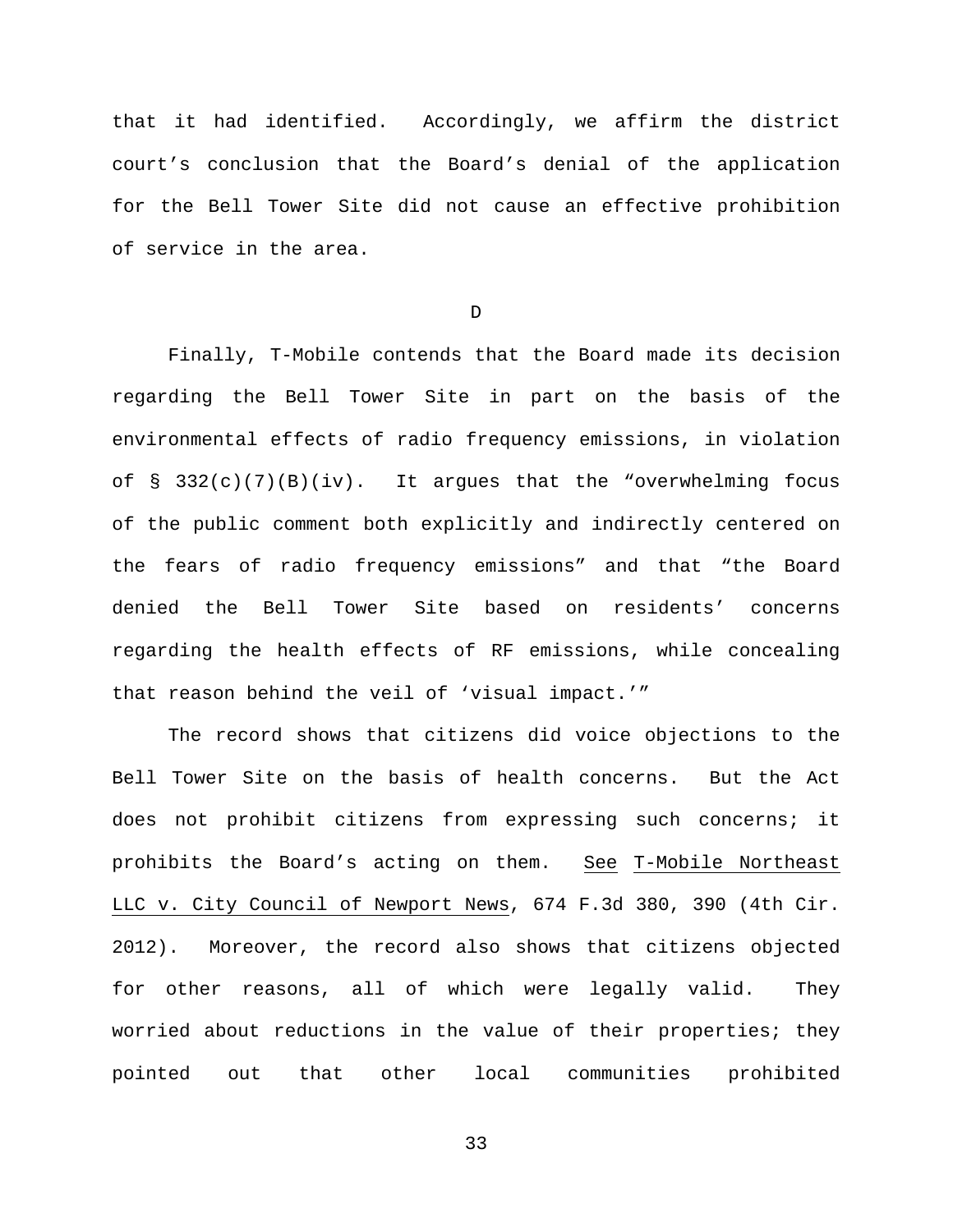telecommunications towers in residential areas; and they articulated specific aesthetic complaints.

While the record does indicate that one Board member voiced concerns about environmental health effects during the application process, there is no evidence that the Board discussed including health effects as a reason for denying T-Mobile's application. Nor did the Board's written order refer to radio frequency emissions as a reason for its decision. At bottom, unlike the evidence presented in connection with the Silo Site, there is simply no evidence to indicate that the Board relied on radio frequency emissions in reaching its decision on the Bell Tower Site, and T-Mobile's argument can only be speculation. Accordingly, we reject it.

V

In sum, we conclude that the Board's decision to deny T-Mobile's Bell Tower Site application was supported by substantial evidence; did not have the effect of prohibiting the provision of personal wireless services in view of the possibility of other alternatives; and was not made on the basis of health concerns about radio frequency emissions. And as to the Silo Site, we conclude that while the aesthetic concerns that the Board gave for denying T-Mobile's application were supported by substantial evidence, its decision to base the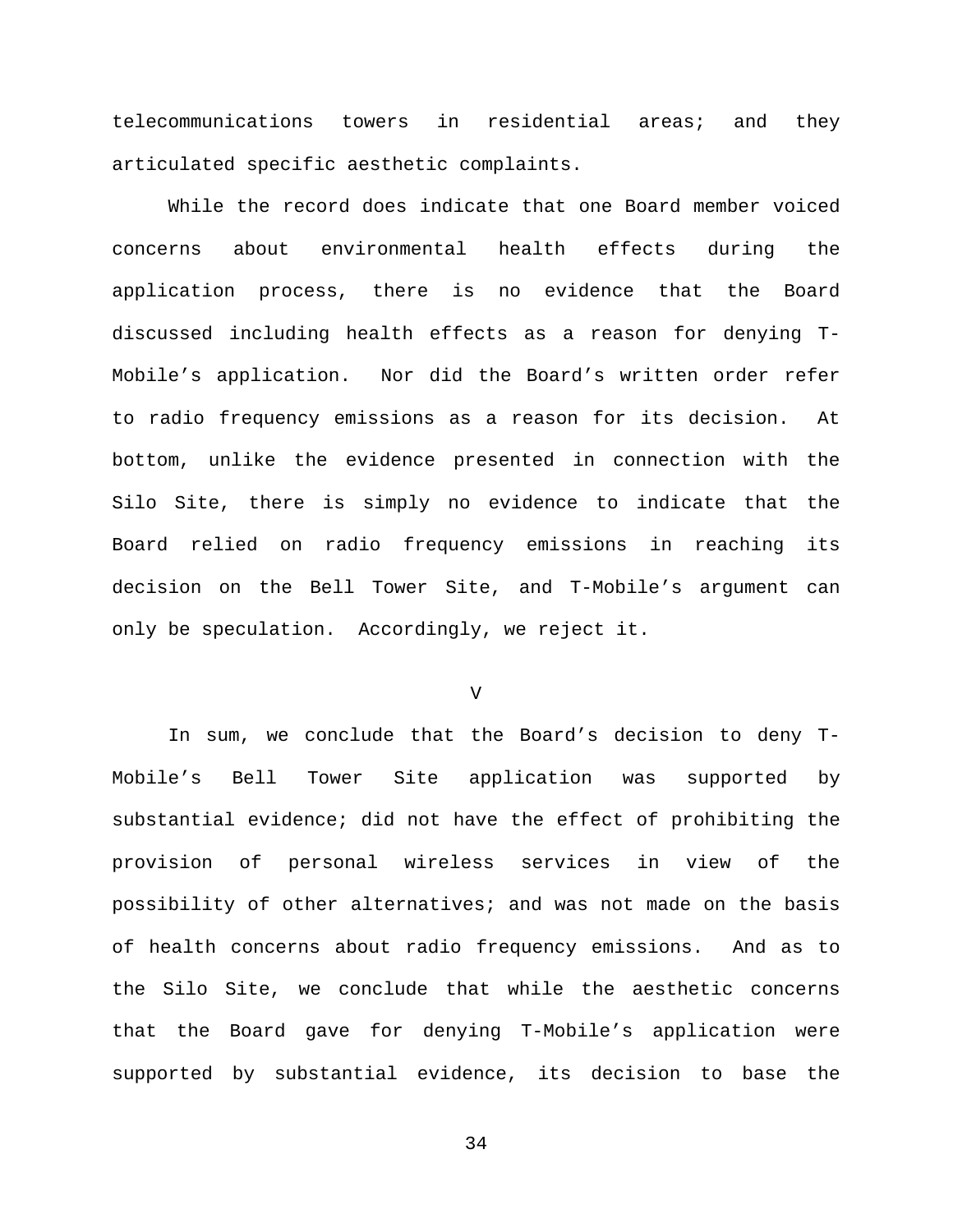denial of T-Mobile's application on improper environmental concerns about radio frequency emissions was prohibited by the Act. A remand would not eliminate those concerns from consideration of T-Mobile's application.

Accordingly, the judgment of the district court with respect to both Sites is

# AFFIRMED.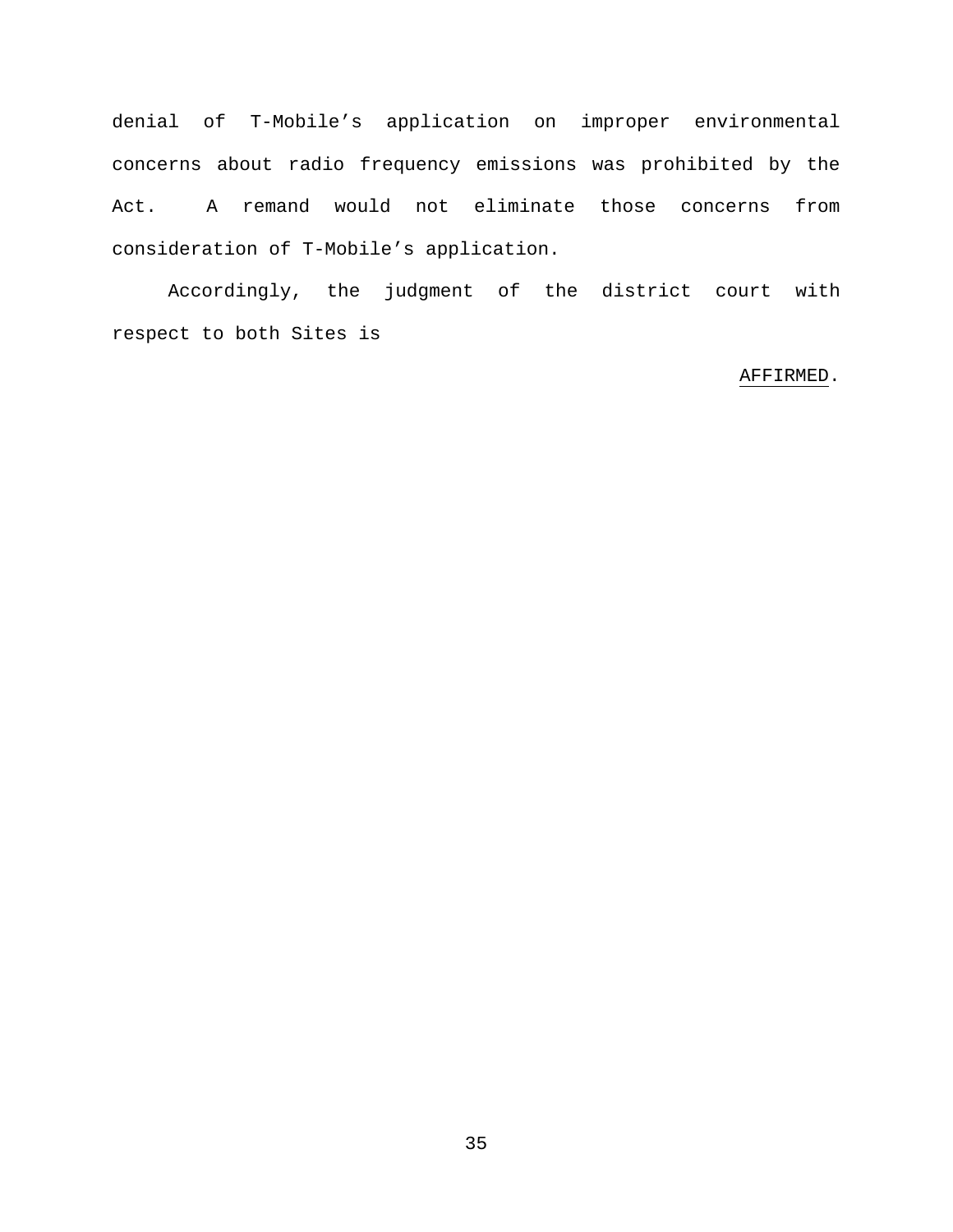AGEE, Circuit Judge, concurring:

I agree that we should affirm the district court's judgment. However, I write separately to underscore that we need not and do not reach and decide one particular issue: whether the district court correctly determined the effectiveabsence-of-coverage issue.

To affirm the district court's judgment on T-Mobile's effective-prohibition claim, it is enough for us to say that there were reasonable alternative sites and efforts to secure permits for those sites would not have been fruitless. By going further, we "stray into the practice of advisory opinion-making, solving questions that do not actually require answering in order to resolve the matters before [us]." Karsten v. Kaiser Found. Health Plan of Mid-Atl. States, 36 F.3d 8, 11 (4th Cir. 1994). Yet "the oldest and most consistent thread in the federal law of justiciability is that the federal courts will not give advisory opinions." Flast v. Cohen, 392 U.S. 83, 96 (1968) (quotation marks omitted).

Respectfully, then, I do not join Part IV.C.2 of Judge Niemeyer's opinion or the portion of Part IV.C.1 of his opinion that addresses the effective-absence-of-coverage issue. I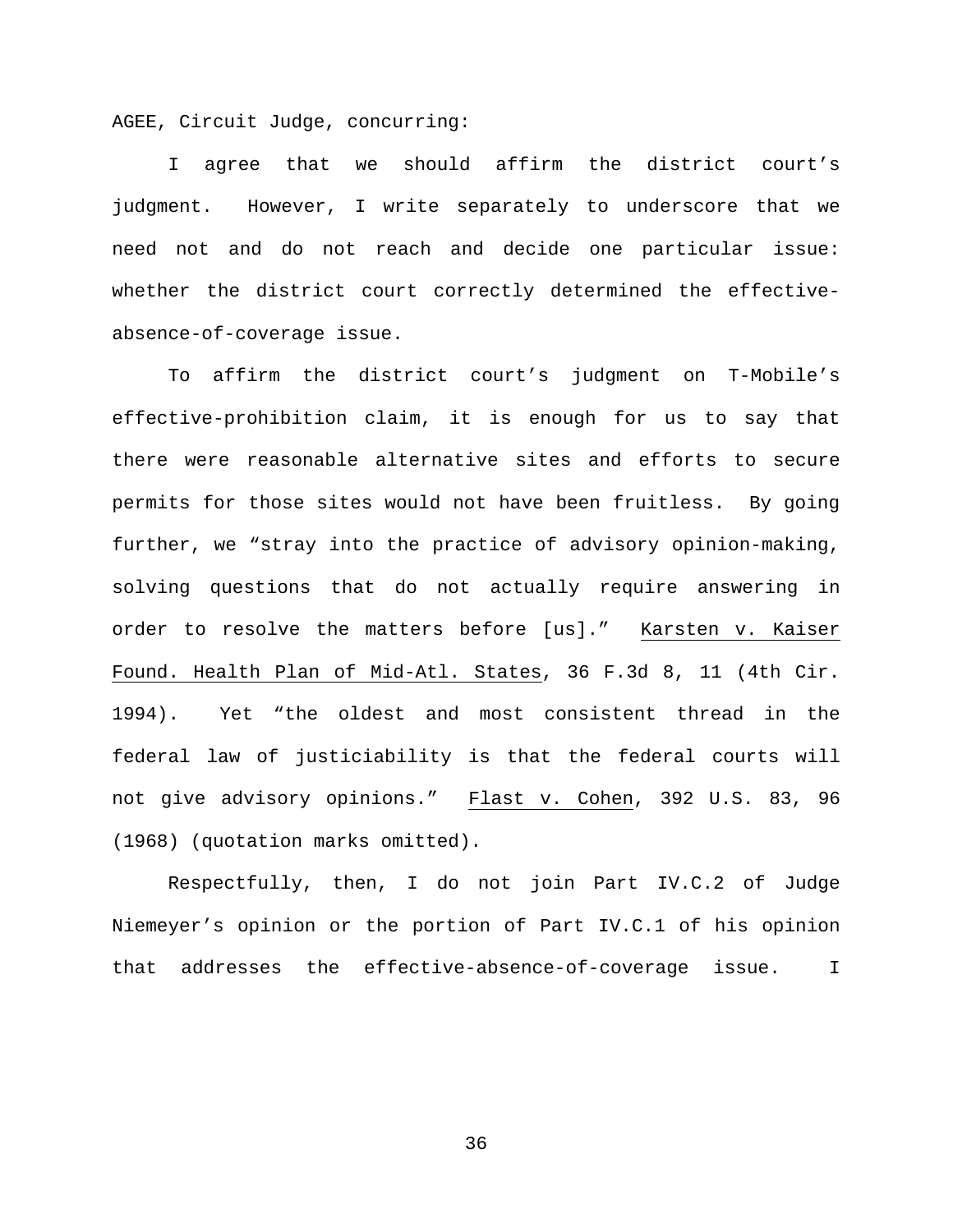conclude that these sections –- which are not part of the opinion of the Court -- offer an advisory opinion.[\\*](#page-36-0)

<span id="page-36-0"></span> <sup>\*</sup> Even if those portions were part of the opinion of the Court, they would still be nothing more than non-binding dicta. See Pittston Co. v. United States, 199 F.3d 694, 703 (4th Cir. 1999) ("Dictum is [a] statement in a judicial opinion that could have been deleted without seriously impairing the analytical foundations of the holding -- that, being peripheral, may not have received the full and careful consideration of the court that uttered it." (quotation marks omitted)).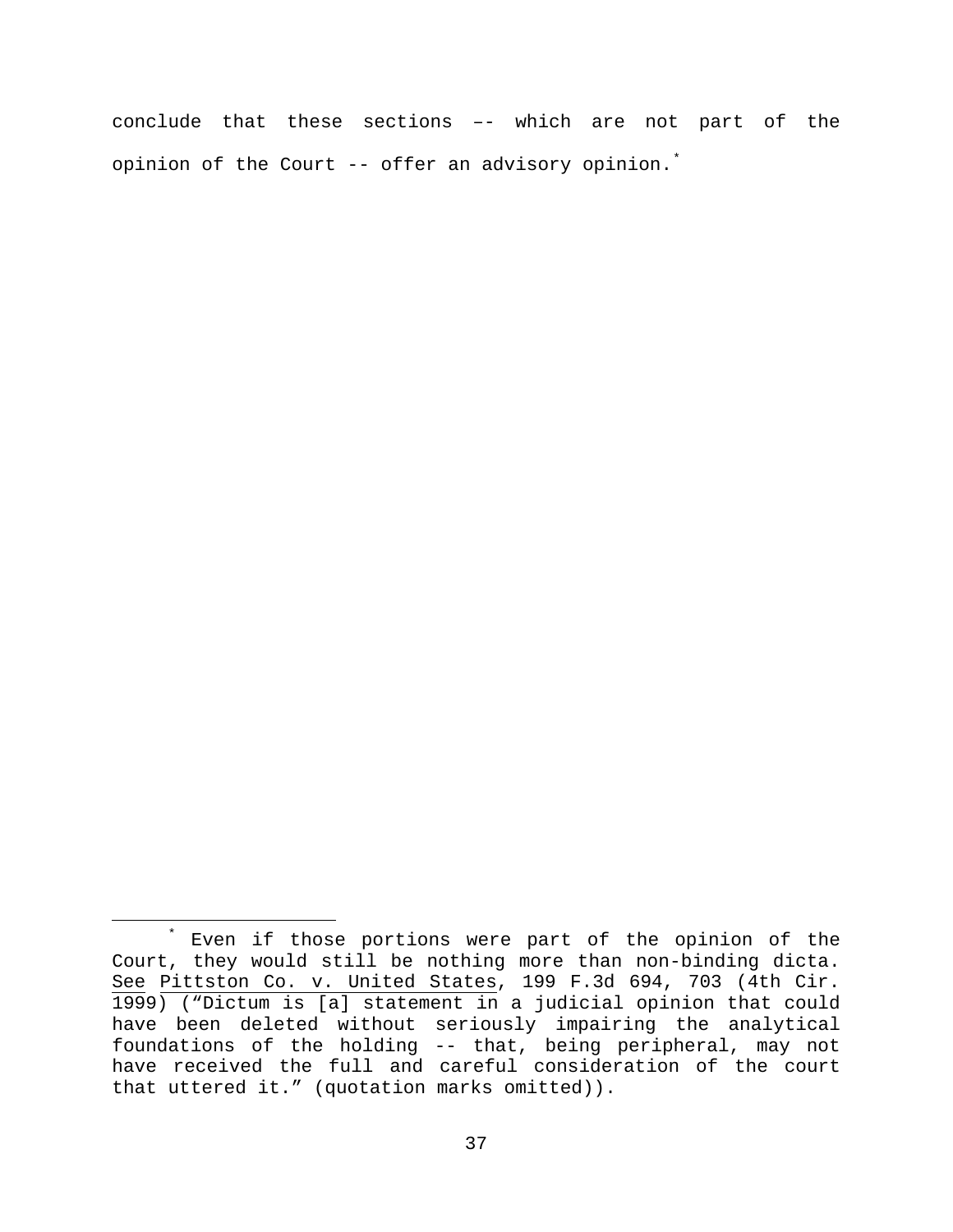WYNN, Circuit Judge, concurring in part and dissenting in part:

While I otherwise agree with the majority opinion, I cannot agree with Part III or with the portion of Part IV.C.1 that discusses the "effective absence of coverage" aspect of a telecommunications provider's burden. As noted on the cover page of the opinion, Part IV.C.2 does not constitute the opinion of this court. The discussion in Part IV.C.1 regarding effective absence of coverage is, therefore, dicta because we do not decide whether T-Mobile established an effective absence of coverage. Put differently, because we affirm the Board's decision on the ground that T-Mobile failed to show both a lack of alternative sites and that further efforts to gain approval of alternative sites would be fruitless, the discussion pertaining to the effective absence of coverage in Part IV.C.1 is unnecessary to the holding of this case. Therefore, I decline to join Part IV.C.1's dicta regarding effective absence of coverage.

Regarding Part III of the majority opinion, I must dissent because it fails to fully consider the significance of two separate and distinct land use entitlements—the special exception permit and the commission permit. Although the Board of Supervisors ("Board") improperly denied the Stephens Silo special exception permit based on its concerns about radio frequency emissions, the Board provided distinct and valid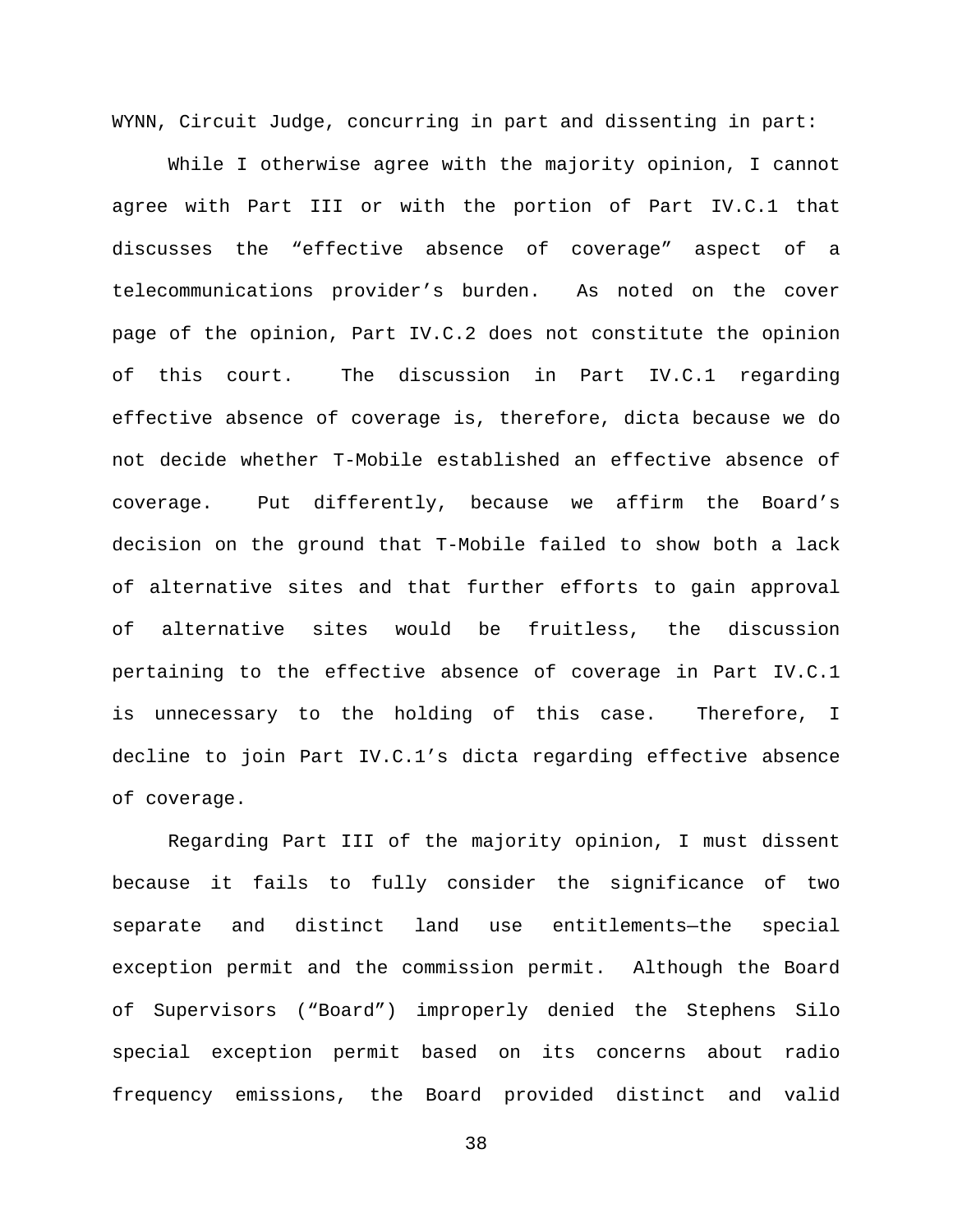reasons for denying the Stephens Silo commission permit. Neither the majority nor the district court has sufficiently explained how it is that the improper special exception denial somehow taints the separate and distinct commission permit denial, which alone would have been sufficient to bar T-Mobile from constructing its Stephens Silo project. Because I would reverse the district court's order that the Board grant both permits, I must respectfully dissent from Part III of the majority opinion.

#### I.

Focusing on the facts that pertain to the Stephens Silo site, T-Mobile wanted to construct a wireless telecommunications facility on a farm in Lovettsville, Loudoun County, Virginia. Loudoun County's land use regulations required two separate land use entitlements before construction: a "commission permit" and a "special exception."

The Board and the Planning Commission make decisions on whether to grant such entitlements. In doing so, they are guided by the policies and regulations in Loudoun County's Comprehensive Plan and Zoning Ordinance. $^1$  $^1$  Loudoun County's

<span id="page-38-0"></span> $1$  The State of Virginia requires "every governing body [to] adopt a comprehensive plan for the territory under its jurisdiction." Va. Code Ann. § 15.2-2223(A). The purpose of a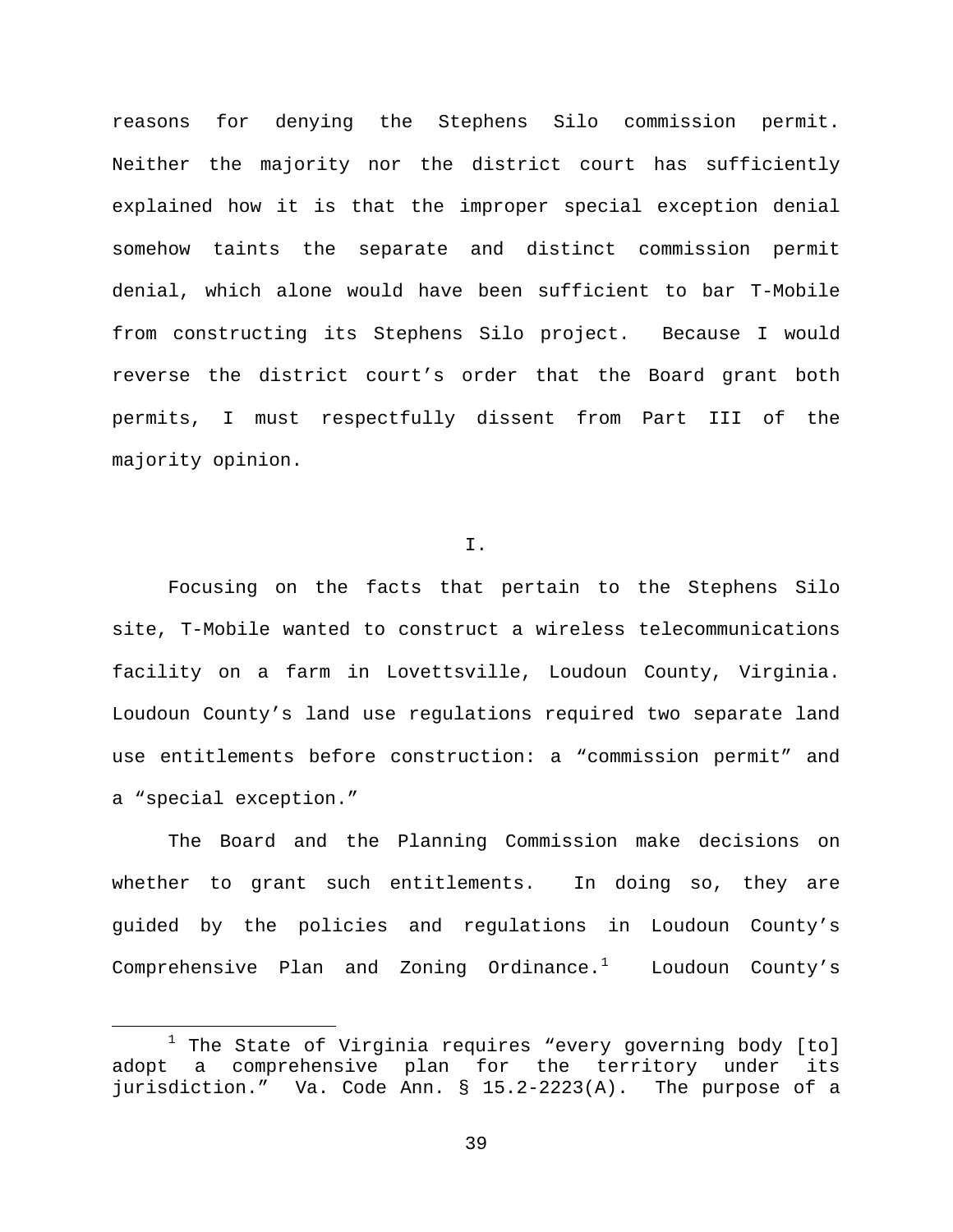Comprehensive Plan contains a Telecommunications Facilities Plan ("Telecom Plan"), which explains that its overarching goal is "to encourage improvements in telecommunications services while mitigating the impacts on . . . residents, nearby land uses, scenic beauty, and rural heritage." J.A. 314. The Telecom Plan is generally intended to "ensure compatibility of telecommunication facilities with nearby land uses" by requiring collocation of facilities whenever possible, establishing design criteria and removal provisions, and creating a process "by which an applicant can demonstrate their compliance with these policies." J.A. 314–15.

The Telecom Plan contains specific policies designed to mitigate the visual impact that antennas, towers, and monopoles have on the "historic character of the rural . . . areas." J.A. 318. Of note here, "the County prefers locating new antennas on existing towers, monopoles or other tall structures[,]" and "[w]hen existing structures cannot be used, new monopoles or towers should be sited within the right-of-way for overhead

ī

comprehensive plan is to "guid[e] and accomplish[] a coordinated, adjusted and harmonious development of the territory" to "best promote the health, safety, morals, order, convenience, prosperity and general welfare of the inhabitants . . . ." Id. A zoning ordinance is a method of implementing the comprehensive plan. Id. § 15.2-2224(B)(4).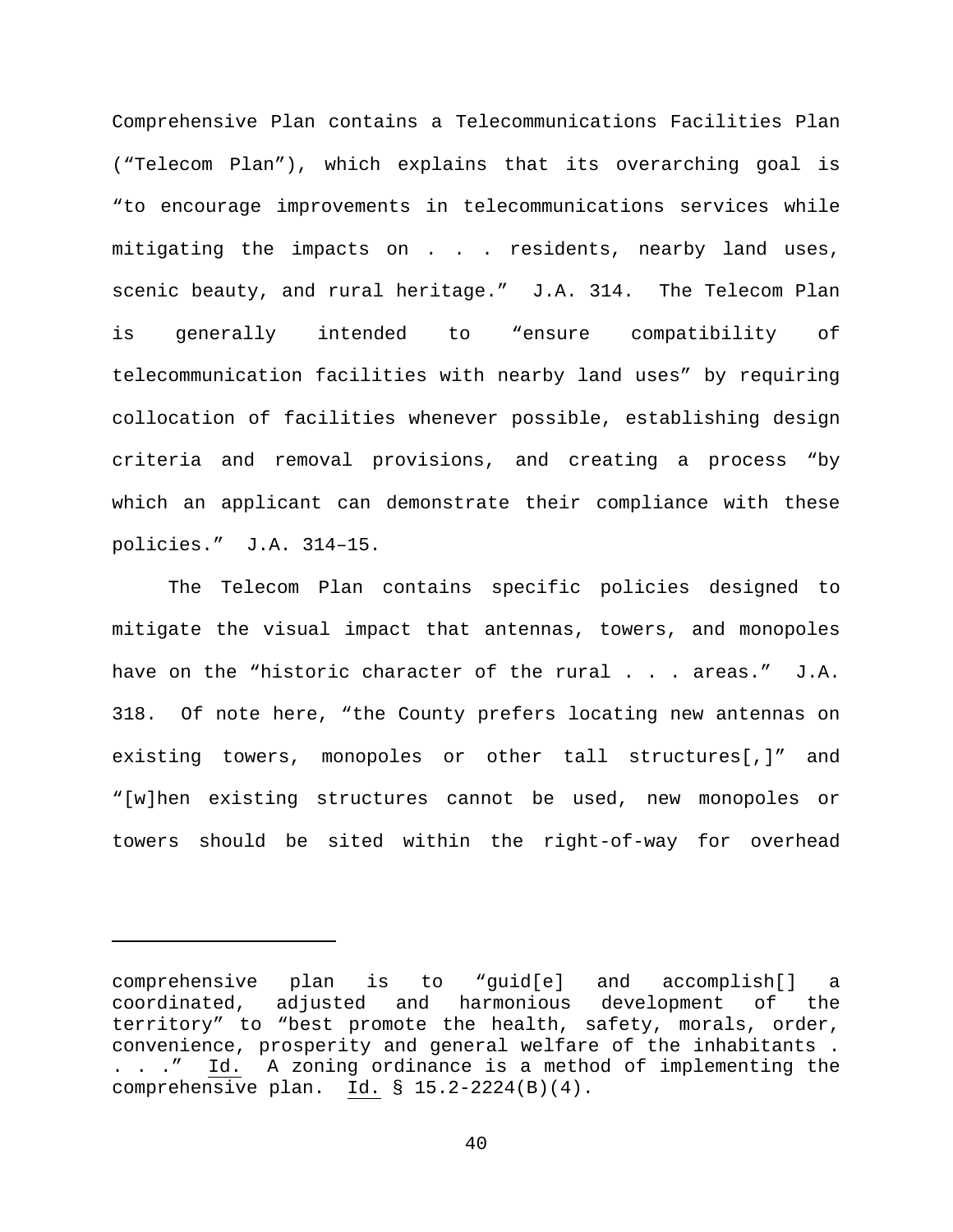utility transmission lines where the visual impact of an additional tall structure would be minimal." J.A. 318.

All telecommunication facilities in Loudoun County must meet specified criteria to demonstrate compliance with the Comprehensive Plan. The procedural mechanism for ensuring such compliance is the commission permit, which certifies that the proposed project is "substantially in accord with the adopted Comprehensive Plan." Loudoun Cnty., Va. Zoning Ordinance § 6- 1101(A). In some zoning districts, telecommunication facilities are permitted "by right[.]" But in other zoning districts, the Board has determined that telecommunication facilities "have the potential for a deleterious impact upon the health, safety, and welfare of the public[.]" Id. §§ 5-618(B), 6-1301. If a telecommunication facility is proposed in such a zoning district, the proponent must obtain a special exception in addition to a commission permit. Id. § 5-618(B)(2). Proponents of projects that are subject to a special exception must demonstrate compliance with criteria beyond those required for a commission permit. Id. § 5-618(B)(3). Ultimately, whether to grant a special exception is in the Board's discretion. Id. § 6-1301.

The Stephens Silo site, located in the AR-1 district, required a special exception in addition to a commission permit. When the Stephens Silo proposal came before the Board on October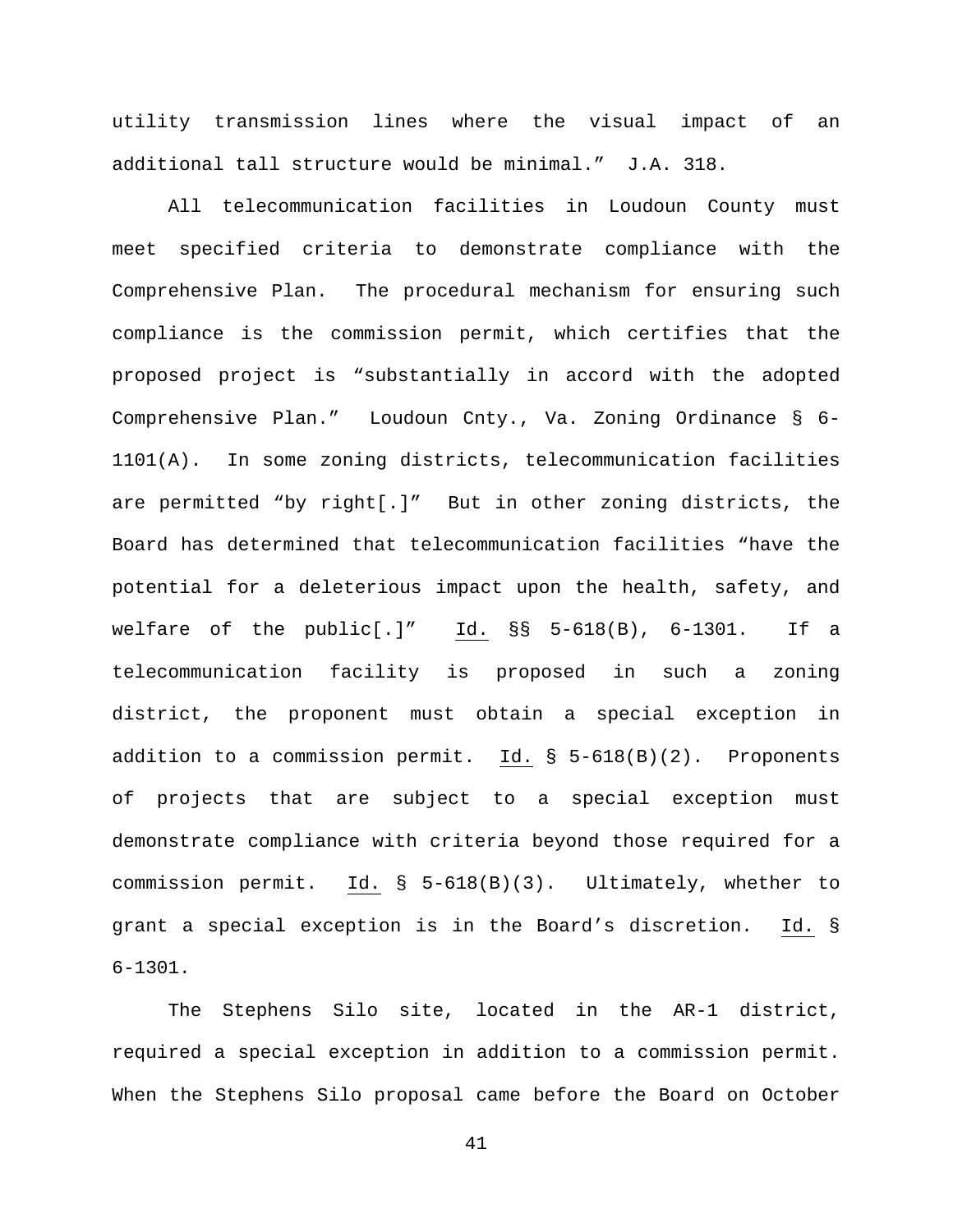17, 2011, the Board voted to overturn the Planning Commission's approval of the commission permit and to deny T-Mobile's application for a special exception. The Board articulated different reasons for the denials:

## Commission Permit

1. The proposed project is not fully consistent with the land use policies of the Revised General Plan and Strategic Land [U]se Plan for Telecommunications<br>Facilities (Telecommunications Plan). The 1996 Facilities (Telecommunications I<br>Strategic Land Use Plan for Land Use Plan for Telecommunications Facilities recommends any new commercial telecommunication antennas in the rural areas first locate on existing towers, buildings, or other tall structures within a two (2) mile radius. . . .<br>2. Currently there are existing agr

Currently there are existing agricultural silos within a two (2) mile radius on which to locate<br>telecommunications antennas which are preferred telecommunications locations as outlined in the Telecommunications Plan.

Special Exception

1. The proposed design and siting has not mitigated its significant structural presence, thus creating an unnecessary visual impact on surrounding properties.

2. The proposed silo height of 90-feet does not blend with the natural and built environment of the surrounding area. The height and appearance is not in keeping with the silos and other farm structures in the immediate vicinity.

3. A denial does not have the effect of prohibiting the provision of personal wireless services in this area of the County, with current service available from T-Mobile and others. . . .

Supervisor Miller made a friendly amendment to include **negative environmental impact** as the fourth reason for denial of the SPEX 2010-0020.

J.A. 1180–81.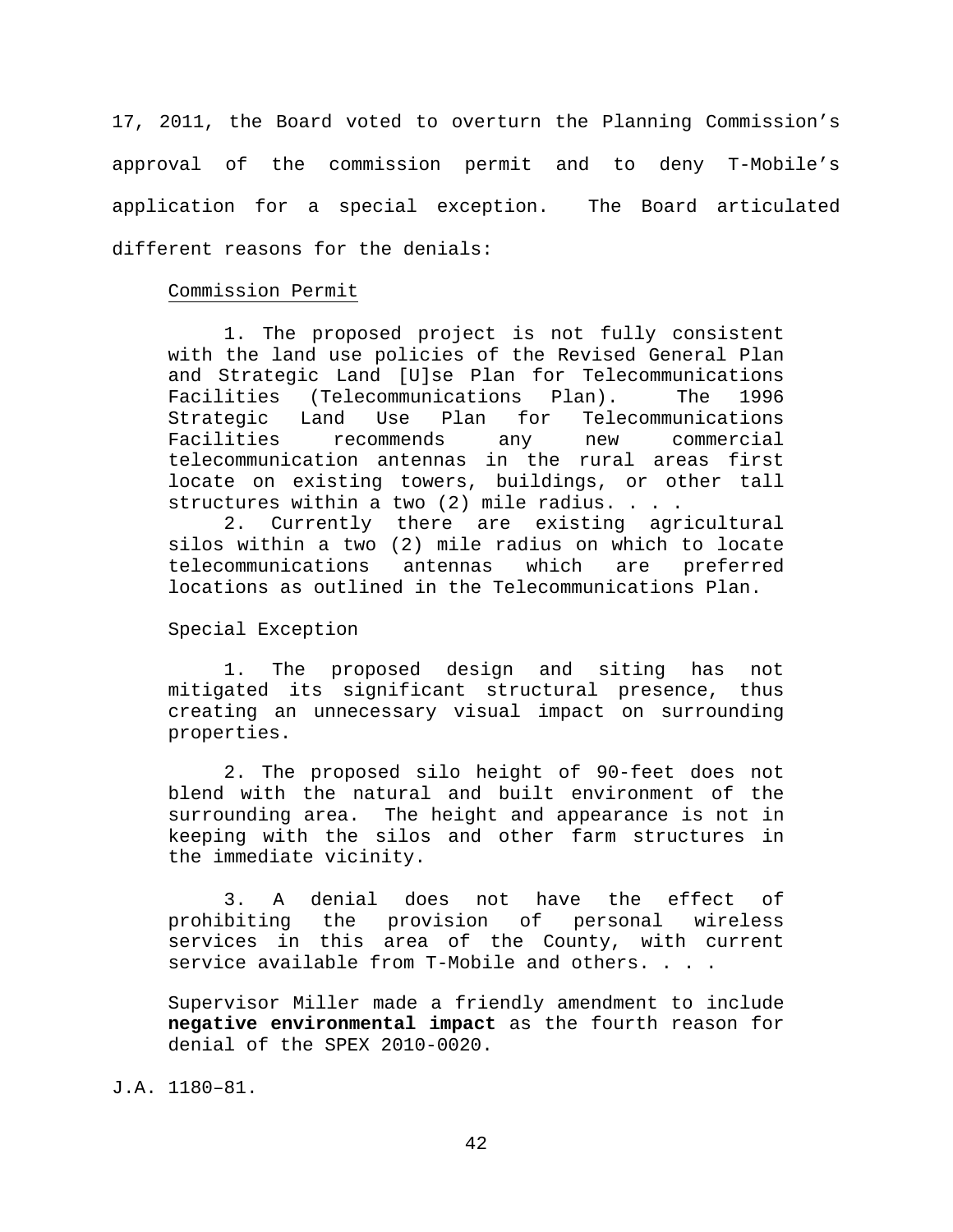Thus, the Board articulated separate and distinct reasons for denying each permit. Regarding the commission permit, the reasons given for its denial are directly related to the rural location policies contained in the Telecom Plan. In denying that permit, the Board did not exercise discretion; rather, it made a finding that T-Mobile's proposal failed to comply with the Comprehensive Plan—a prerequisite to obtaining a commission permit. $^2$  $^2$  And because T-Mobile could not construct the facility without first obtaining both permits, the lack of a commission permit would have been sufficient to preclude T-Mobile from building its Stephens Silo project.

The majority opinion dismisses this nuance regarding Loudoun County's permitting procedures as a mere "formality." However, I must agree with the County that T-Mobile could not

<span id="page-42-0"></span> $2$  The majority opinion and the district court find it significant that the Board overturned the Planning Commission's approval of the commission permit. But this fact is unremarkable for two reasons. First, the Zoning Ordinance makes clear that the Board has the authority to overturn decisions of the Planning Commission. Loudoun Cnty., Va. Zoning Ordinance §<br>6-1104. Second, T-Mobile had justified its decision not to Second, T-Mobile had justified its decision not to locate its facilities on nearby silos on the bases that the nearby property was in foreclosure and that efforts to negotiate with the owner were "to no avail." J.A. 1511. But the Board knew that the property had emerged from foreclosure, and T-Mobile had made no attempt to negotiate with the new owners. Thus, T-Mobile failed to demonstrate to the Board's satisfaction that it used its best efforts to comply with the Comprehensive Plan's rural location policies.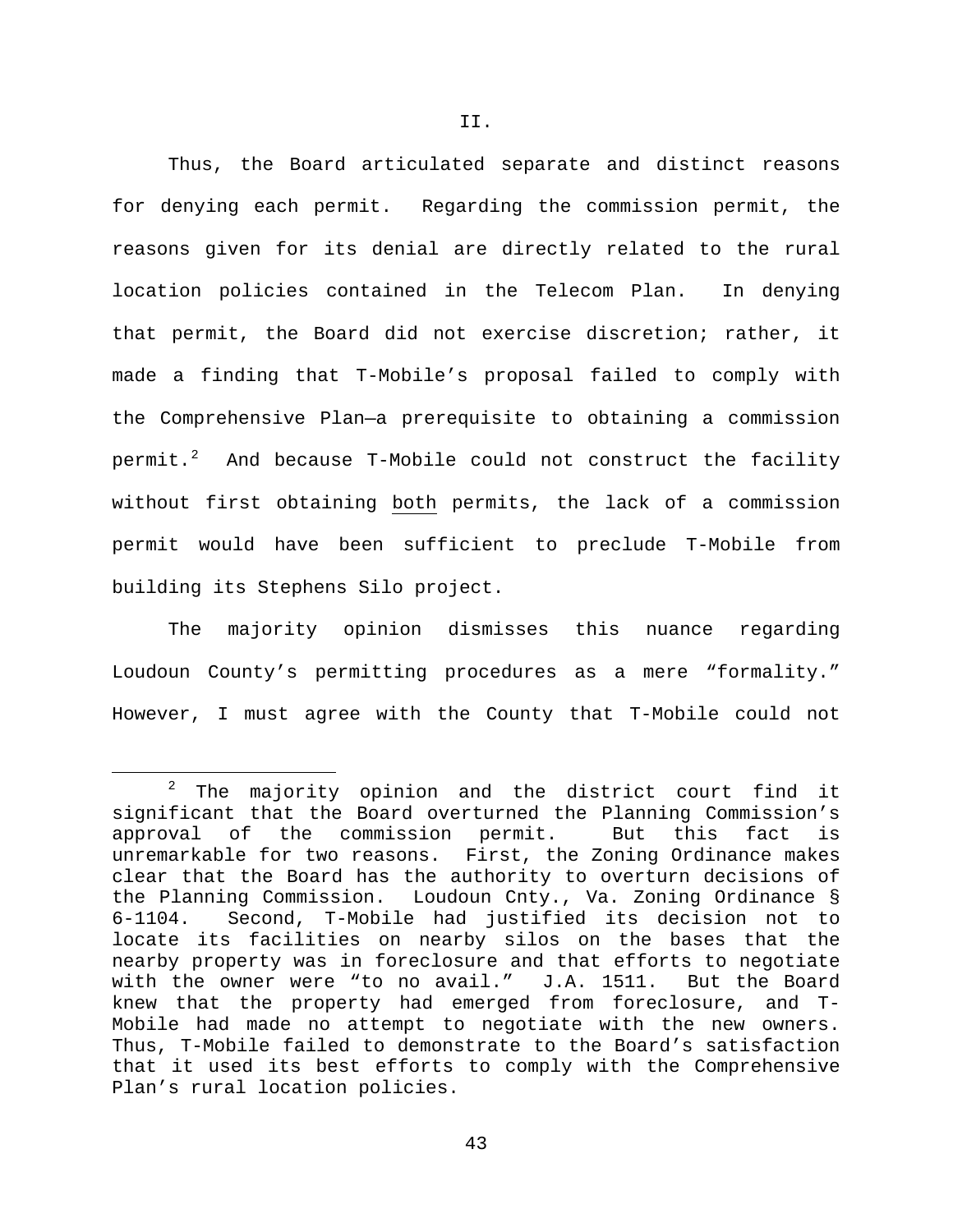construct its facility without the commission permit and that the denial of the special exception was thus "superfluous." Appellant's Br.at 37. And neither the district court nor the majority opinion has explained how it is that the improper "superfluous" denial tainted or in any way impacted the proper and supported commission permit denial.

In sum, I agree with the majority opinion regarding the Board's denial of the special exception. That denial—based on concerns about radio frequency emissions, which the Telecommunications Act unequivocally places beyond consideration by local governments—was improper. However, I fail to see how that invalid denial necessarily taints the proper denial of the separate, distinct, and additionally required commission permit especially when the district court held that the County's denial of the commission permit was supported by substantial evidence. $^3$  $^3$ 

Therefore, I must respectfully dissent from that part of the majority opinion that affirms the district court's order

<span id="page-43-0"></span><sup>&</sup>lt;sup>3</sup> The majority opinion and the district court express concerns regarding the effectiveness of remanding this matter to the Board. However, such concerns are present whenever the Court orders relief, and nothing suggests that Loudoun County would flout an order of this Court. Assuming otherwise at the expense of local procedures places us in the position of substituting our judgment for that of the local planning agency and "sitting as a zoning board of appeals[.]" Pomponio v. Fauquier Cnty. Bd. of Supervisors, 21 F.3d 1319, 1327 (4th Cir. 1994) (en banc) (overruled on other grounds by Quackenbush v. Allstate Ins. Co., 517 U.S. 706 (1996)). The job of making land use decisions is not ours; it belongs solely to local officials.